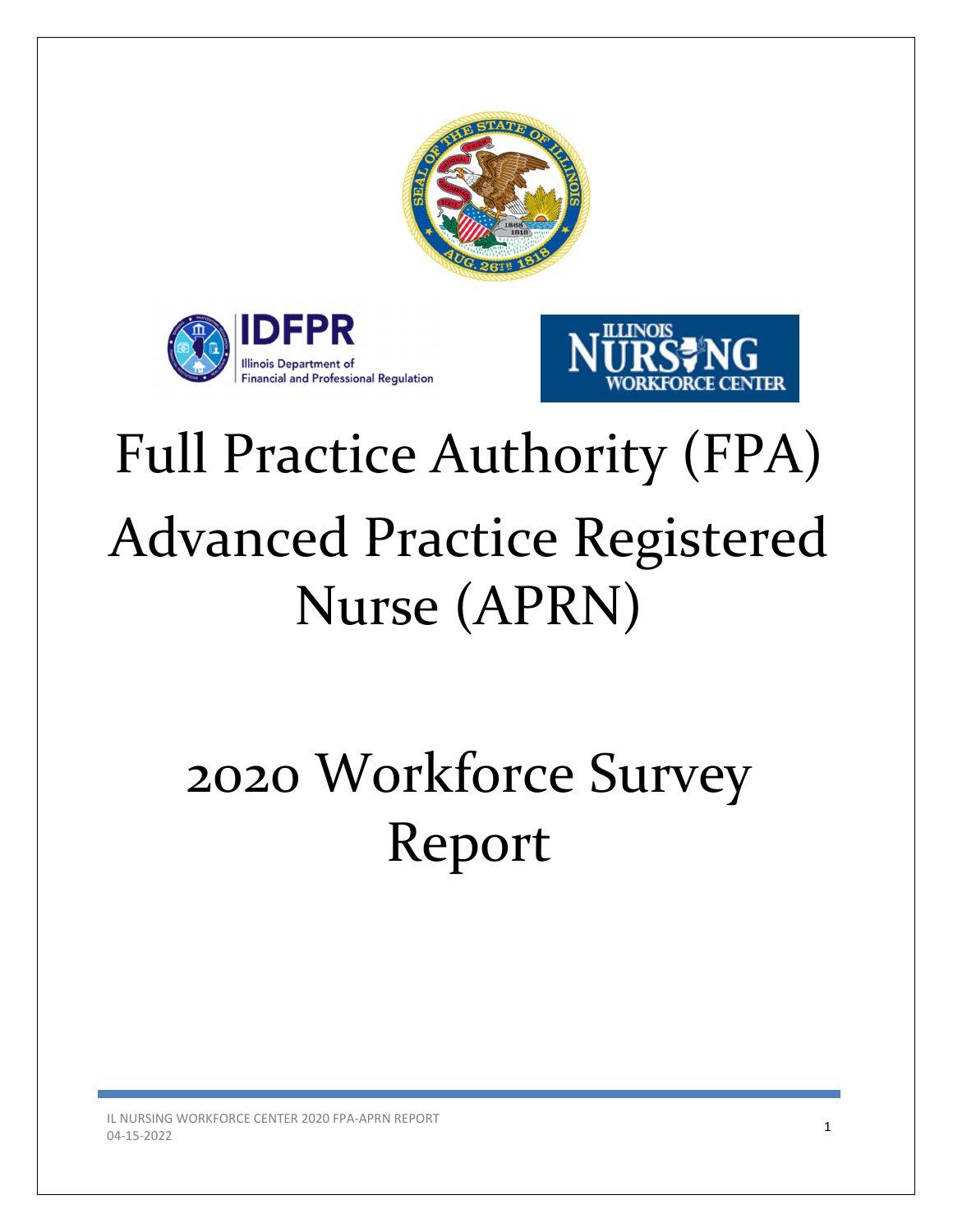# Acknowledgements

The Illinois Nursing Workforce Center would like to express our gratitude to the individuals and organizations that have made this report possible. We would especially like to thank:

- The Governor of Illinois, JB Pritzker; the Secretary of the Illinois Department of Financial and Professional Regulation (IDFPR), Mario Treto, Jr.; and the Director of Professional Regulation, Cecilia Abundis, for their support and interest in the study of nursing workforce.
- The Illinois Nursing Workforce Center Advisory Board:
	- Krista L. Jones, DNP, MSN, PHNA-BC, RN, Chairperson
	- Lynda M. Bartlett, MS, MBA, RN
	- Amanda Oliver, BSN, RN, CCRN
	- Frances LaMonica, MS, RN
	- Cynthia L. Maskey, PhD, RN, CNE
	- Theresa E. Towle, DNP, FNP-BC, CNRN, Vice-Chairperson

Completed in 2020, under the leadership of the Illinois Nursing Workforce Center's Advisory Board of Directors, this survey was the first Illinois Full Practice Authority - Advanced Practice Registered Nurse (FPA-APRN) workforce survey offered with individual on-line license renewal. The acquisition of data was accomplished through the collaboration of the following IDFPR sections: Licensing, the Division of Nursing, the Board of Nursing, the Illinois Nursing Workforce Center and the State of Illinois Department of Innovation and Technology.

Special thanks to the Full Practice Authority - Advanced Practice Registered Nurses (FPA-APRNs) licensed in Illinois who responded to the survey. The feedback provided will make a significant contribution to planning health services in Illinois, specifically those focused on the nursing workforce. Finally, thank you to the Illinois Society Advanced Practice Nursing (ISAPN) for encouraging their members to complete the survey.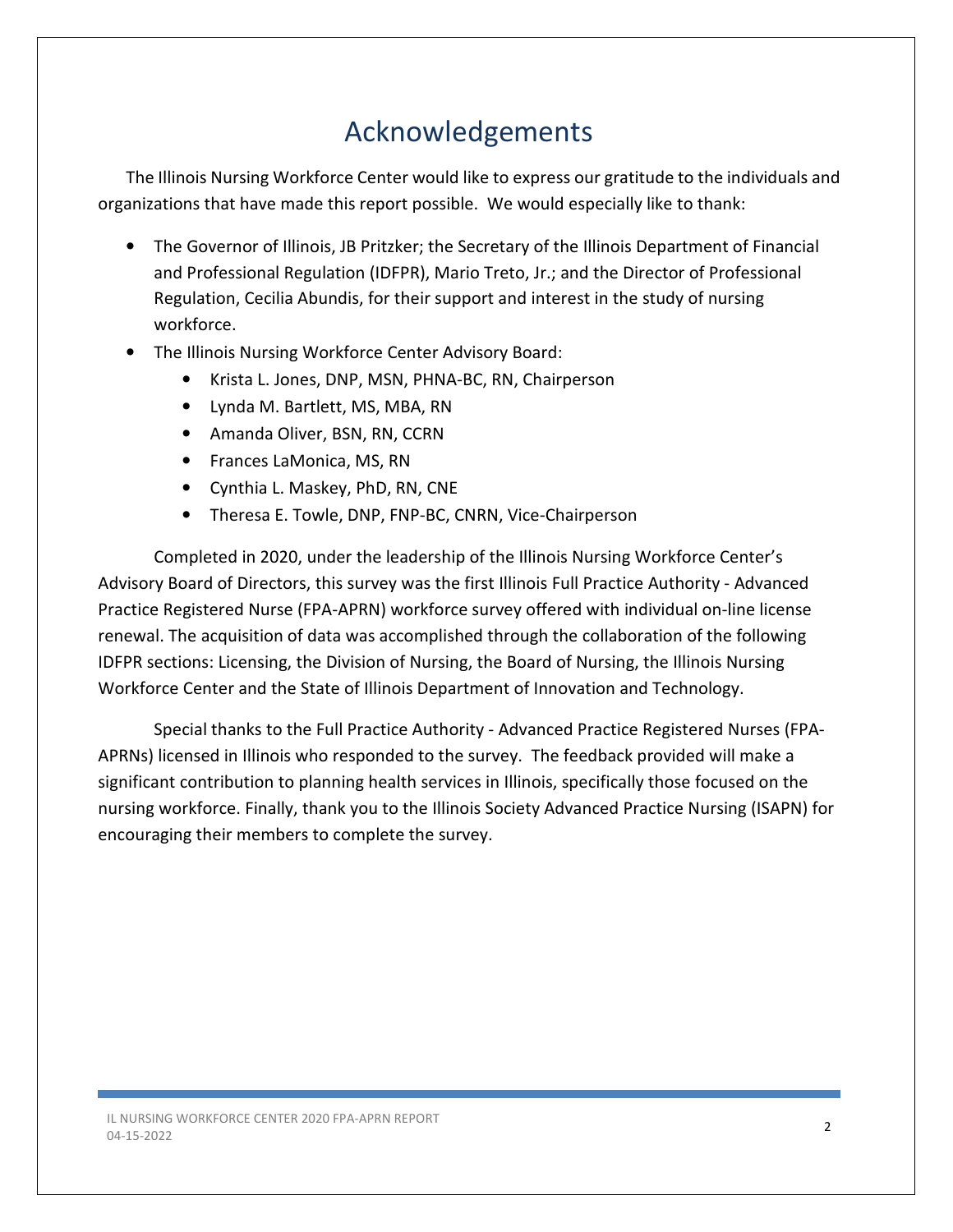# **Contents**

| <b>TOPIC</b>                    | <b>PAGE</b> |
|---------------------------------|-------------|
| Acknowledgements                | 2           |
| <b>Key Findings</b>             | 4           |
| <b>Executive Summary</b>        | 5           |
| About the Data                  | 7           |
| Demographics                    | 8           |
| Human Capital                   | 11          |
| <b>Practice Specialty Focus</b> | 14          |
| Earnings                        | 15          |
| <b>Employment Settings</b>      | 17          |
| Limitations                     | 22          |
| Discussion and Implications     | 22          |
| References                      | 25          |
| Appendix A, Survey Questions    | 26          |
|                                 |             |

# Figures

| <b>FIGURE</b>                                   | <b>PAGE</b> |  |  |  |  |
|-------------------------------------------------|-------------|--|--|--|--|
| 1: Age Cohorts                                  | 8           |  |  |  |  |
| 2: Diversity: Race, Ethnicity Overall           | 9           |  |  |  |  |
| 3: Diversity: Race, Ethnicity, Gender, by Age   | 10          |  |  |  |  |
| 4: Educational Degrees Earned, List All Degrees | 12          |  |  |  |  |
| 5: Summary of FPA-APRN Practice Specialty Focus |             |  |  |  |  |
| 6: Overall 2019 Pre-Tax Annual Earnings         | 15          |  |  |  |  |
| 7: Summary of FPA-APRN Employment Setting       | 17          |  |  |  |  |
| 8: Summary of Services Provided by FPA-APRNs    | 19          |  |  |  |  |
| 9: FPA-APRN Billing Arrangements                | 21          |  |  |  |  |
|                                                 |             |  |  |  |  |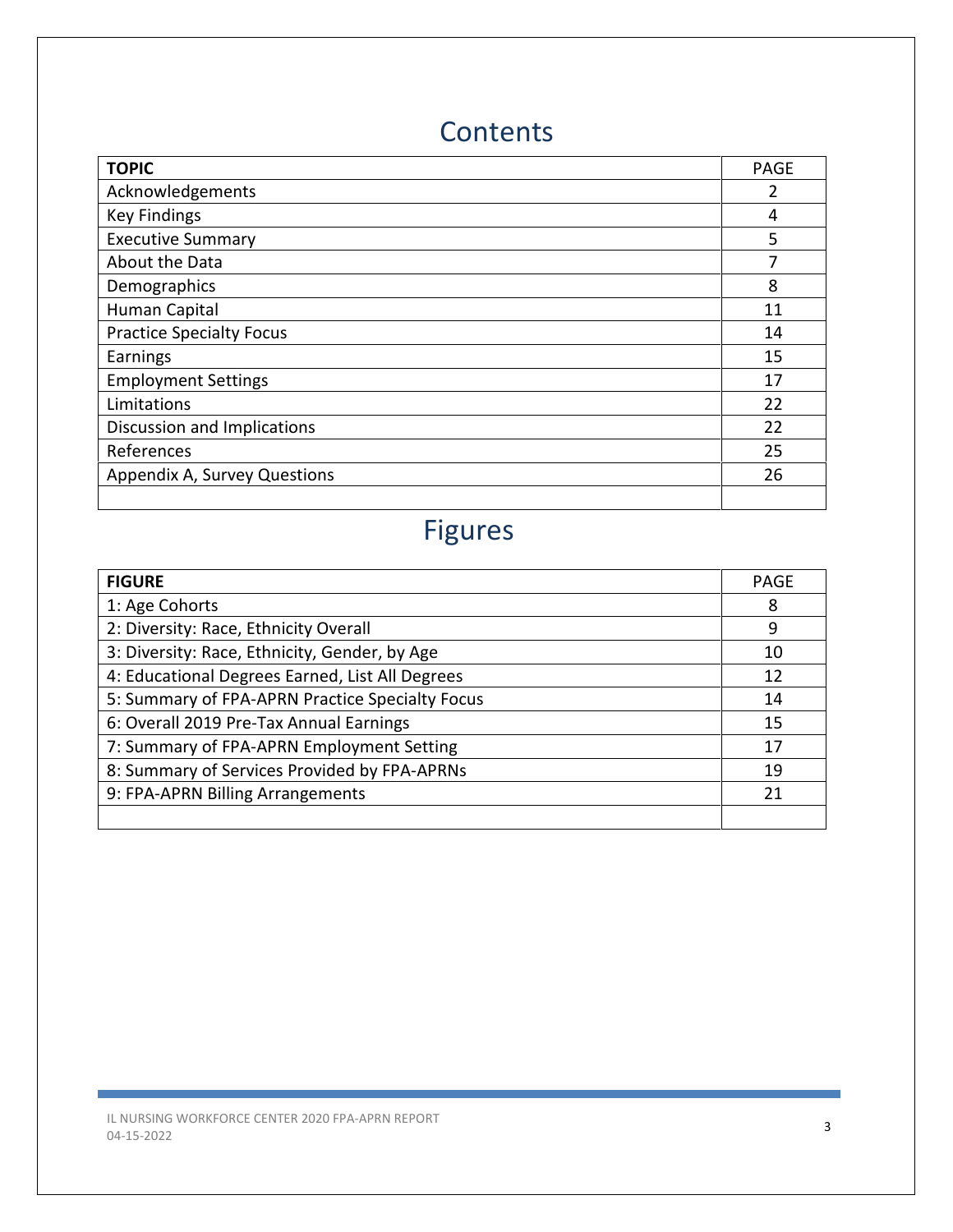## Key Findings

## IL Nursing Workforce Center Full Practice Authority - Advanced Practice Registered Nurse (FPA-APRN) Survey 2020

This is the first survey of Illinois Full Practice Authority Advanced Practice Registered Nurses (FPA-APRNs). Initial licensure of Illinois FPA-APRNs began in 2019. The survey was conducted through a direct email request for voluntary participation; 25% of the Illinois FPA-APRNs completed the survey. The data quantifies FPA-APRNs services provided, the process that is used to bill for these services, as well as reimbursement. The survey captures the diversity of FPA-APRN specialty expertise and the settings where patients receive these specialized services.

### Key Findings

- The majority of FPA-APRNs are a salaried employee working one job full-time, 31-50 hours per week, providing direct patient care, making \$110,000 or more annually.
- Employment setting: approximately half practice in an ambulatory care setting outpatient clinic, private physician or nurse-run practice , urgent care, retail-based clinic, etc.
- Diversity: there is more racial and ethnic diversity of APRNs under the age of 54 years in the Illinois workforce.
- Age: the age range of FPA-APRNs is middle of the grid, between 34-54 years of age; 36% of Certified Nurse Practitioners and Certified Nurse Midwives are less than 45 years.
- Education: 24% of FPA-APRNs have a doctoral degree, 21% of the doctoral degrees are a Doctorate of Nursing Practice (DNP).

## Workplace Settings

49% Practice in an ambulatory setting–private practice, urgent care, retail-based care, etc.

- $14\%$  Practice in hospital acute care settings, an inpatient unit, the emergency room, etc.
- 95% Provide direct patient care.

## **Diversity**

Most Illinois FPA-APRNs are between 35-54 years of age.

The racial, ethnic and gender diversity of FPA-APRN licensees is similar to the APRN licensees, with slightly more African American and Male FPA-APRNs.

Approximately half of Hispanic, African American and White FPA-APRNs are under 54 years of age

Approximately seventy five percent of Asian FPA-APRNs are 54 years of age or younger.

## APRN Billing/Reimbursement

59% Manage a panel of patients.

49% Bill exclusively under their individual National Provider Identifier (NPI) number, 17% bill under the clinic/facility NPI number.

Most FPA-APRNs see approximately 20 patients per day, with reimbursement for services from Medicare (29%), Medicaid (25%), Private Insurance (37%).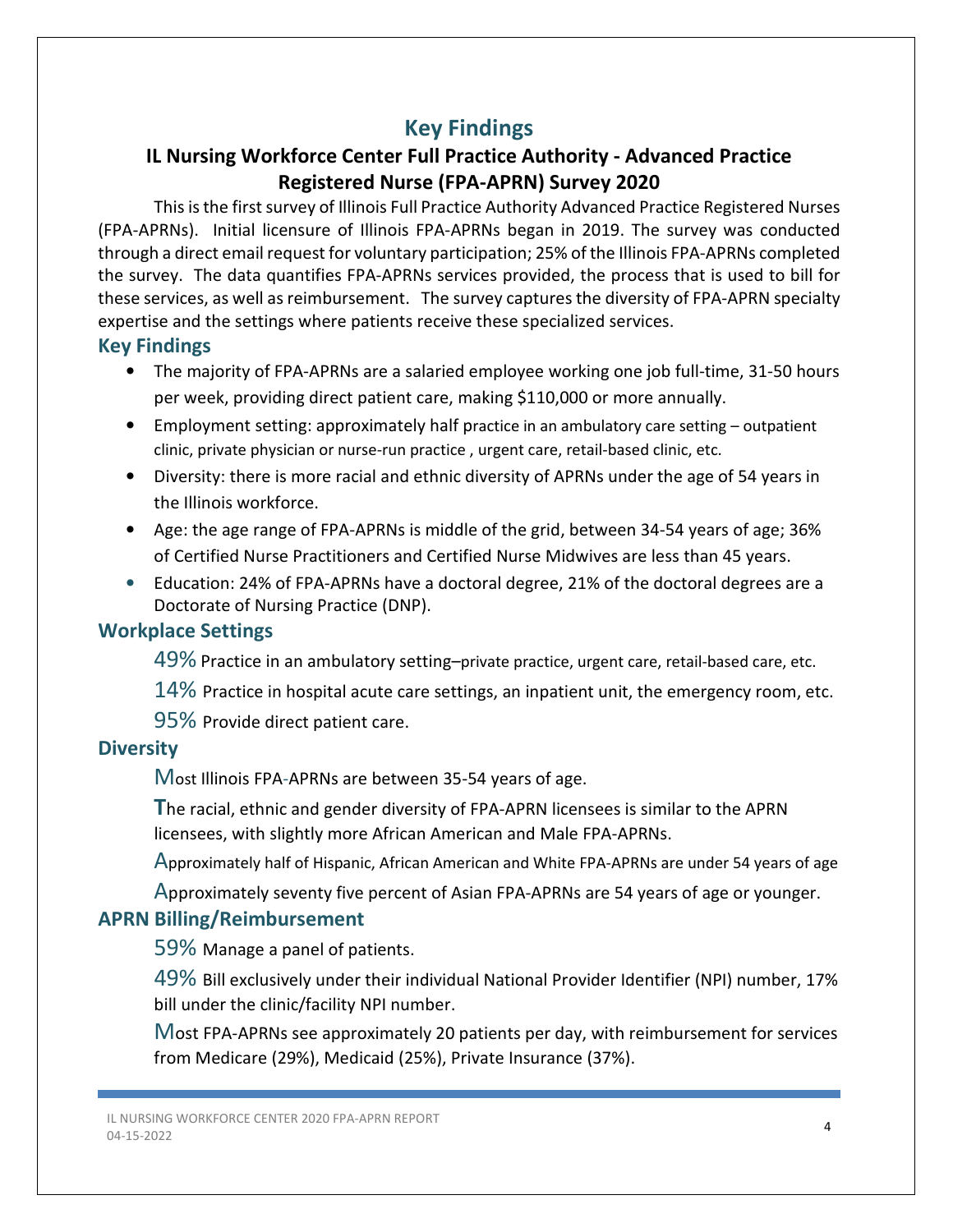## Executive Summary

General overview: This is the first survey of Illinois Full Practice Authority Advanced Practice Registered Nurses (FPA-APRNs). Initial licensure of Illinois FPA-APRNs began in 2019. Data on the characteristics, supply, and distribution of Full Practice Authority Advanced Practice Registered Nurses (FPA-APRNs) in the State of Illinois is essential to expanding access to care and planning for provision of essential primary and other health care services. The survey was conducted through an email direct request for participation. Participation was voluntary, 301 or 25% of the 1,185 Illinois FPA-APRNs completed the survey. This report contains data on the demographics of Illinois' current FPA-APRN workforce, including type of FPA-APRN, the relative numbers of FPA-APRNs in each age group, their racial, ethnic and gender diversity, and educational preparation. The data quantifies the services FPA-APRNs provide, the process that is used to bill for these services, and reimbursement for services. Finally, the survey captures the diversity of APRN specialty expertise and settings where patients receive these specialized services.

Age of workforce: The report presents important information about the aging of the Illinois FPA-APRN workforce. There are three types of FPA-APRNs: Clinical Nurse Specialist (CNS), Certified Nurse Midwife (CNM) and Certified Nurse Practitioner (NP). The average age varies based on type of FPA-APRN. The primary age range of two types of FPA-APRNs (CNP, CNM) is middle of the grid, 53% are between 34-54 years of age. 36% of Certified Nurse Practitioners and Certified Nurse Midwives are < 45 years of age. Over 70% of CNSs are 55 years of age or older. Most FPA-APRNs are over 35 years of age, possibly reflecting working as an RN and an APRN prior to applying for Illinois FPA-APRN licensure.

Diversity: In contrast to the increase in ethnic and racial diversity in the state of Illinois, data indicate a less ethnic and racially diverse Full Practice Authority - Advanced Practice Registered Nursing workforce. Though the majority, 81% of FPA-APRNs are White or Caucasian, a higher percent of FPA-APRNs from ethnic and racially diverse backgrounds are under the age of 55 years. For example, approximately 59% of Hispanic/Latinx, Black or African American as well as White/Caucasian FPA-APRNs are 54 years of age or younger; 75% of Asian FPA-APRNs are under the age of 54 years. Twelve percent of the FPA-APRNs are male. The results are similar to, but reflect slightly more gender, racial and ethnic diversity than data reported in the 2020 APRN survey.

Specialty/Workplace Characteristics: The survey respondents reported on their nursing specialty, and workplace setting. The respondents were provided a choice amongst job settings as well as the option to write in settings that were not listed. Approximately 60% of respondents practice in ambulatory settings; approximately 22% practice in a hospital/inpatient setting. Some FPA-APRNs indicated time was split between acute care in-patient and non-acute-care outpatient settings. The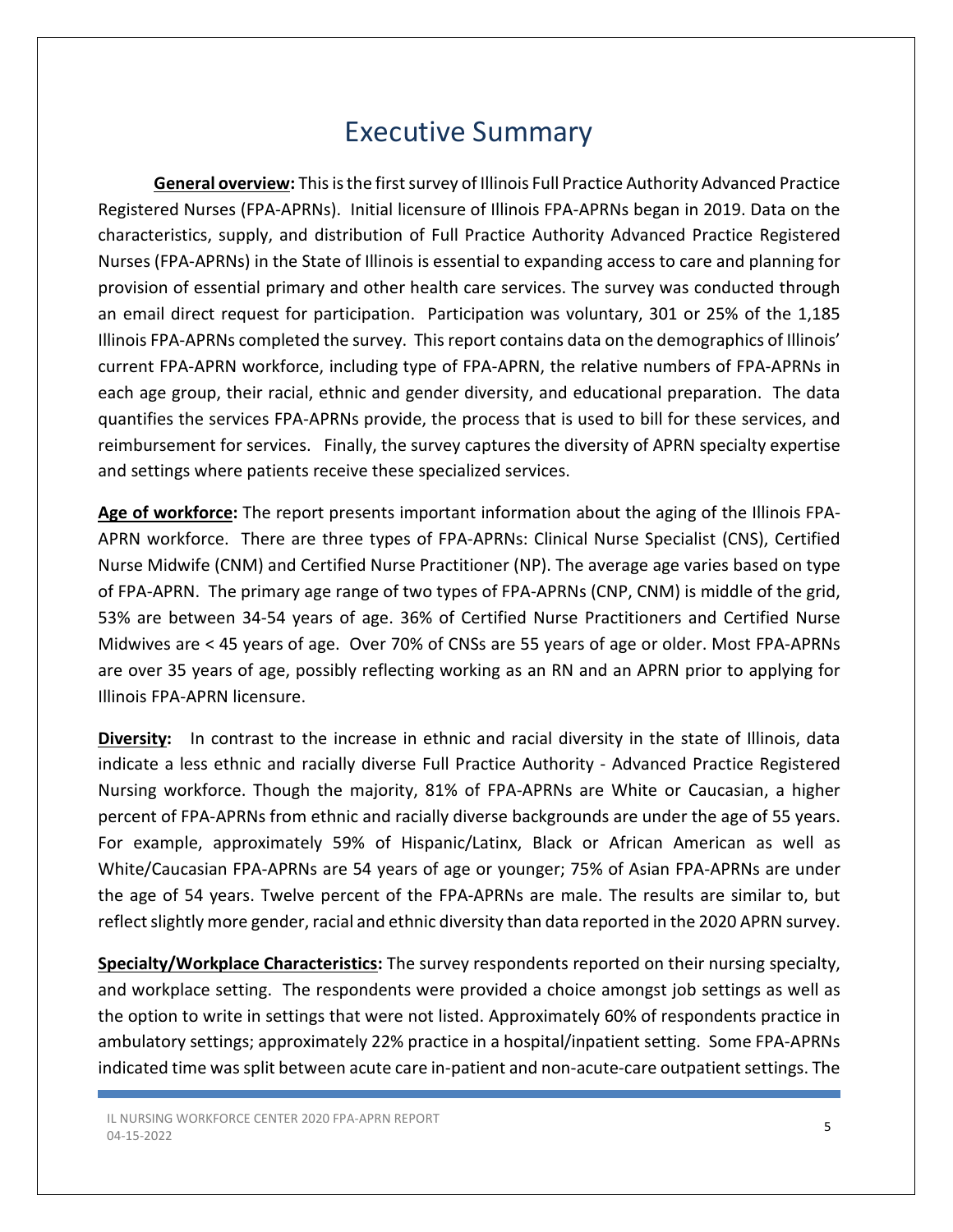majority of FPA-APRNs are salaried, work between 31-50 hours per week and do not take evening or weekend call. Approximately half do not have a collaborating physician on site, though respondents reported a range of physician-collaborator relationships.

Billing/Reimbursement: FPA-APRNs see approximately 20 patients per day, with reimbursement for services from Medicare (29%), Medicaid (25%), Private Insurance (37%) and no insurance or self-pay (7%). Almost half of the FPA-APRN respondents indicated they manage a panel of patients. 100% of FPA-APRNs have a National Provider Identifier (NPI) number. Forty-nine percent of respondents bill exclusively under their NPI number; this was followed by 18% billing under the clinic/facility NPI number. In addition, 7% do not bill as they are employed by a hospital, approximately 4% are employed by a federal facility and 4% are contract employees. There is a range of services and a range of billing for services.

**Summary:** The 2020 Illinois FPA-APRN survey was the first survey of Illinois Full Practice Authority Advanced Practice Registered Nurses (FPA-APRNs). Initial licensure of Illinois FPA-APRNs began in 2019. This data will be extremely valuable as health care planners project the human health care capital that will be needed in Illinois. These data will be of great use in estimating the current FPA-APRN supply, their demographics, and practice specialties. The anticipated shortage of primary care providers is particularly acute in Illinois. Focused workforce planning is urgently needed to assure access to healthcare for Illinois residents. The full report is available on the IDFPR/Illinois Nursing Workforce Center website http://nursing.illinois.gov/ResearchData.asp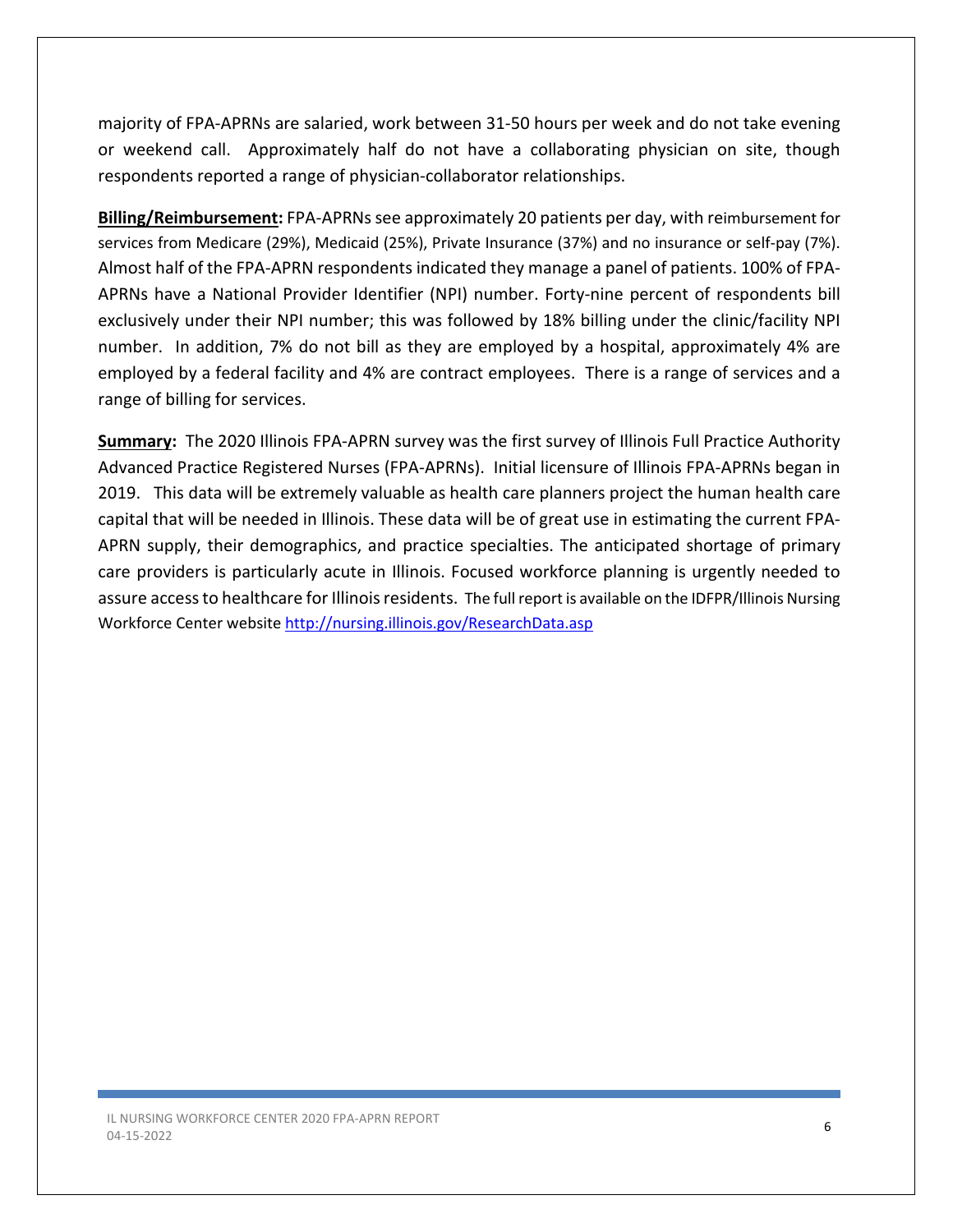## About the Data

This is the first survey of Illinois Full Practice Authority Advanced Practice Registered Nurses (FPA-APRNs). Initial licensure of Illinois FPA-APRNs began in 2019. The primary source of data for this report was a survey offered to individual Illinois Full Practice Authority-Advanced Practice Registered Nurses (FPA-APRNs) completing a direct email survey. The survey was conducted through one direct request email from the Illinois Department of Financial and Professional Regulation (IDFPR), Division of Professional Regulation, requesting participation. The IDFPR email was sent to Illinois FPA-APRNs on November 18 and the survey was closed on December 30, 2020. Participation was voluntary, 25% or 301 of the 1,185 Illinois FPA-APRNs completed the survey. There were 1,185 FPA-APRNs licensed in Illinois on December 17, 2020.

The survey included 50 questions consistent with the Health Resources and Services Administration (HRSA) designed National Sample Survey of Nurse Practitioners (NSSNP) with additional questions on billing practices, compensation, place-of-work zip codes, retirement, and professional collaboration. The survey questions are the same questions that were asked with the APRN 2020 survey. A full list of survey questions is provided in Appendix A. Information from the survey is categorized into the following areas in this report: demographics (including age), human capital (education, specialties, earnings), and employment, job characteristics (settings, services, collaboration).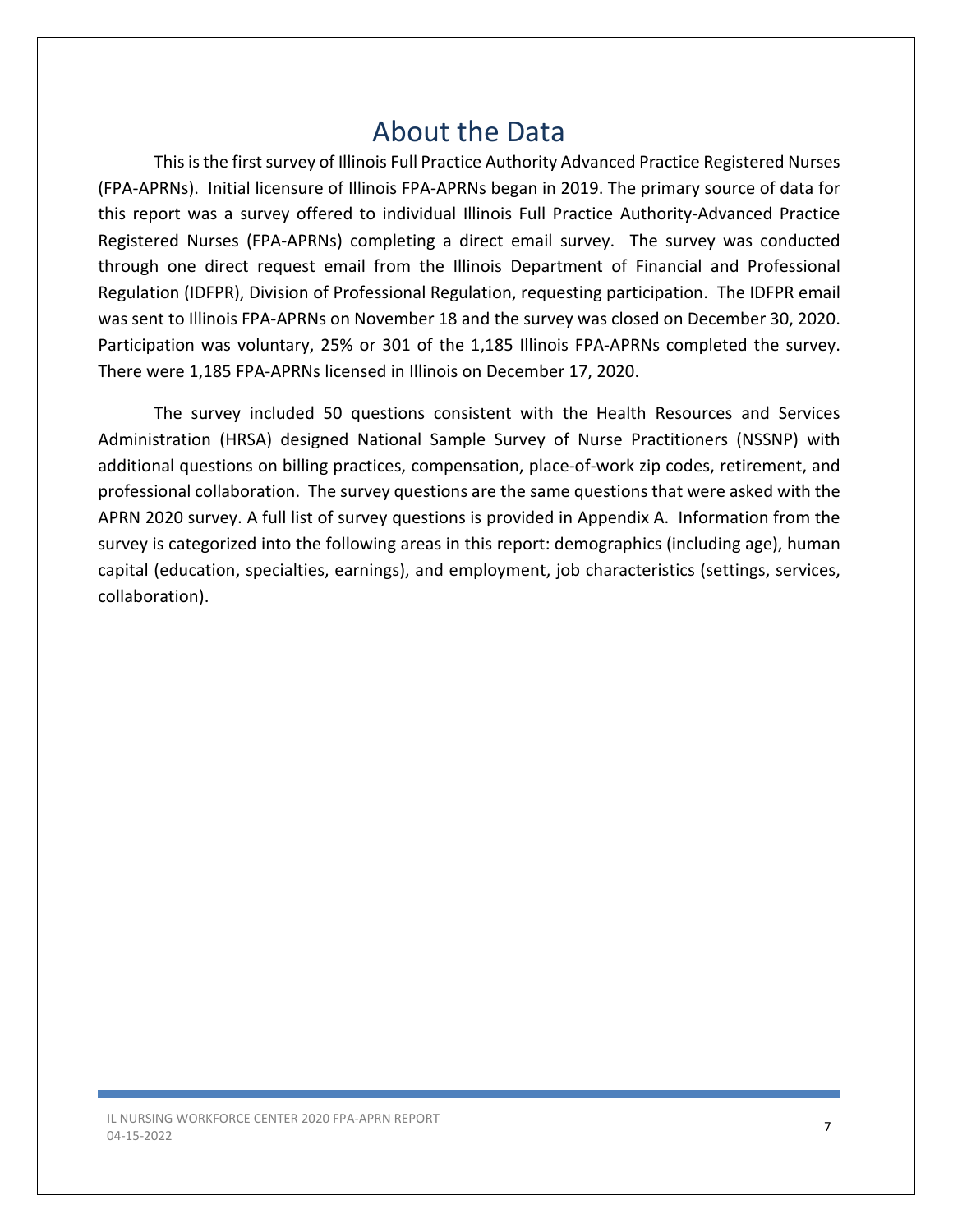# **Demographics**

Demographics are "the statistical characteristics of human populations…" https://www.merriam-webster.com/dictionary/demographic. This section examines the breakdown of select characteristics, such as age, sex, race, and ethnicity among the population of Full Practice Authority - Advanced Practice Registered Nurses (FPA-APRNs) in Illinois.

The overall distribution of FPA-APRN survey participants by selected age categories is described below. Data were derived from participant responses to a question asking their date of birth (non-response one person). The age ranges of respondents are similar to the FPA-APRN age range in the Illinois Department of Financial and Professional Regulation (IDFPR) licensure data base. Since the age ranges differ based on type of FPA-APRN; it is useful for each category to be reviewed separately.

Figure 1 apportions age by type of Advanced Practice Registered Nursing type. There are four types of APRNs licensed in Illinois, but only three types of FPA-APRNs. The three types of FNP-APRNs are: Certified Nurse Practitioner (CNP), Certified Nurse Midwife (CNM) and Clinical Nurse Specialist (CNS). Figure 1 illustrates that the age range for nurse practitioners and certified nurse midwives is essentially middle of the grid, between the ages of 35-54 years of age. Thirty-six percent (36%) of the Certified Nurse Midwives (CNMs) and Certified Nurse Practitioners (NPs) are younger than 45 years of age. The majority, approximately seventy-five percent (75%) of Clinical Nurse Specialists (CNSs) are over 55 years of age. The growth of the FPA-APRN CNS workforce may be impacted by the limited number of Illinois universities and colleges that offer the CNS program and certification.

| Type of Full Practice Authority  | $24$  | 25-34 | 35-44 | 45-54 | 55-64 | 65-70 | $71+$    | Total |
|----------------------------------|-------|-------|-------|-------|-------|-------|----------|-------|
| Advanced                         | vears | vears | vears | vears | vears | vears | years    |       |
| <b>Practice Registered Nurse</b> |       |       |       |       |       |       |          |       |
| <b>Certified Clinical</b>        | 0%    | 0%    | 11%   | 11%   | 47%   | 26%   | 5%       | 7%    |
| Nurse Specialist (CNS)           | 0     | 0     | 2     | 2     | 9     | 5     | 1        | 19    |
|                                  |       |       |       |       |       |       |          |       |
| <b>Certified Nurse</b>           | 0%    | 0%    | 36%   | 14%   | 43%   | 7%    | $0\%$    | 5%    |
| Midwife (CNM)                    | 0     | 0     | 5     | 2     | 6     | 1     | $\Omega$ | 14    |
|                                  |       |       |       |       |       |       |          |       |
| <b>Certified Clinical</b>        | 0%    | 8%    | 28%   | 27%   | 27%   | 8%    | 2%       | 88%   |
| Nurse Practitioner (CNP)         | 0     | 20    | 72    | 68    | 69    | 21    | 6        | 256   |
|                                  |       |       |       |       |       |       |          |       |
| Total responses                  | 0     | 20    | 79    | 72    | 84    | 27    | 7        | 289   |

| Figure 1: Type of Full Practice Authority-Advanced Practice Registered Nurse (FPA-APRN) and age |  |  |
|-------------------------------------------------------------------------------------------------|--|--|
|                                                                                                 |  |  |

Figure 1: No response: age= 1 respondents

Figure 1: No response: type of FPA-APRN= 11 respondents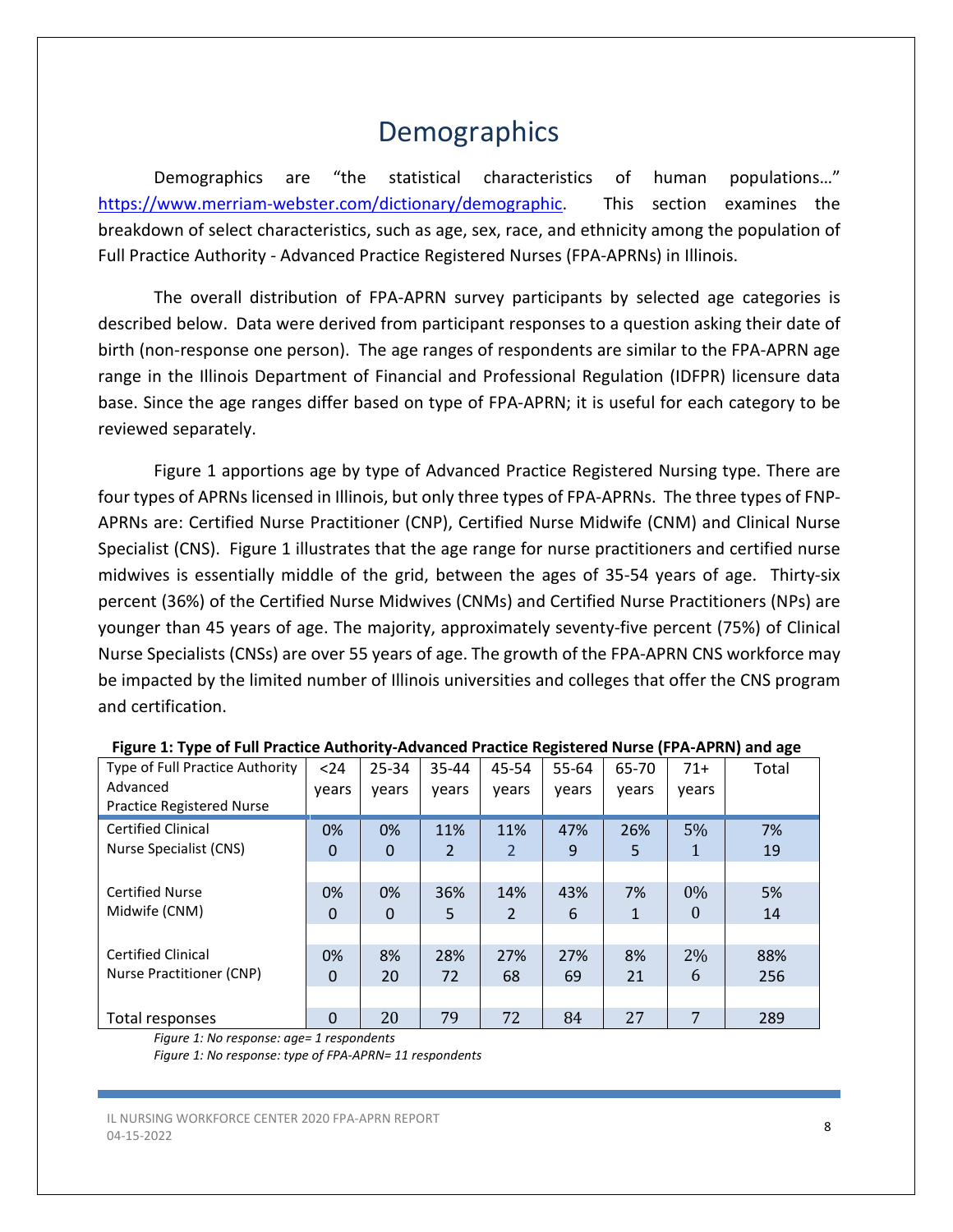In Illinois there is one DNP Certified Nurse Midwifery program at the University of Illinois at Chicago, Chicago, Illinois. The number of Illinois APRN Certified Nurse Midwives (CNM) continues to increase, from 406 in 2012 to 487 in 2022. It is important to note that there are Women's Health Nurse Practitioner (WHNP) programs that focus on preparing clinicians who provide comprehensive healthcare throughout women's lives. These WHNP's are providing some of the care that CNM's provide in addition to offering primary care to women of all ages.

Diversity, race, and ethnicity reported by survey respondents are illustrated in Figure 2 (below). To capture both race and ethnicity respondents answered the question "are you Hispanic or Latino"; followed by the question "Select one of the following races that apply to you". Summary responses are illustrated in Figure 2 below. (Because U.S. Census Bureau regards the Hispanic ethnonym as a culture, irrespective of race, these data may represent duplicate counts. https://suburbanstats.org/population/how-many-people-live-in-illinois)



Figure 2: Diversity: Race and Ethnicity Overall Summary 2020

Figure 2: No response: ethnicity, Hispanic or Latino= 2 respondents Figure 2: No response: race = 2 respondents

The distribution of racial and ethnic diversity of the Illinois Full Practice Authority -Advanced Practice Registered Nurse (FPA-APRN) workforce is less robust than the diversity of the general population of the state. The United States (U.S.) Census Bureau in July 2020 reported that the Illinois population totaled 13.1 million.

Of the 13.1 million Illinois residents, 15% are Black/African American. In contrast, Black/African American race was indicated by 10% of FPA-APRN respondents. Hispanic/Latinx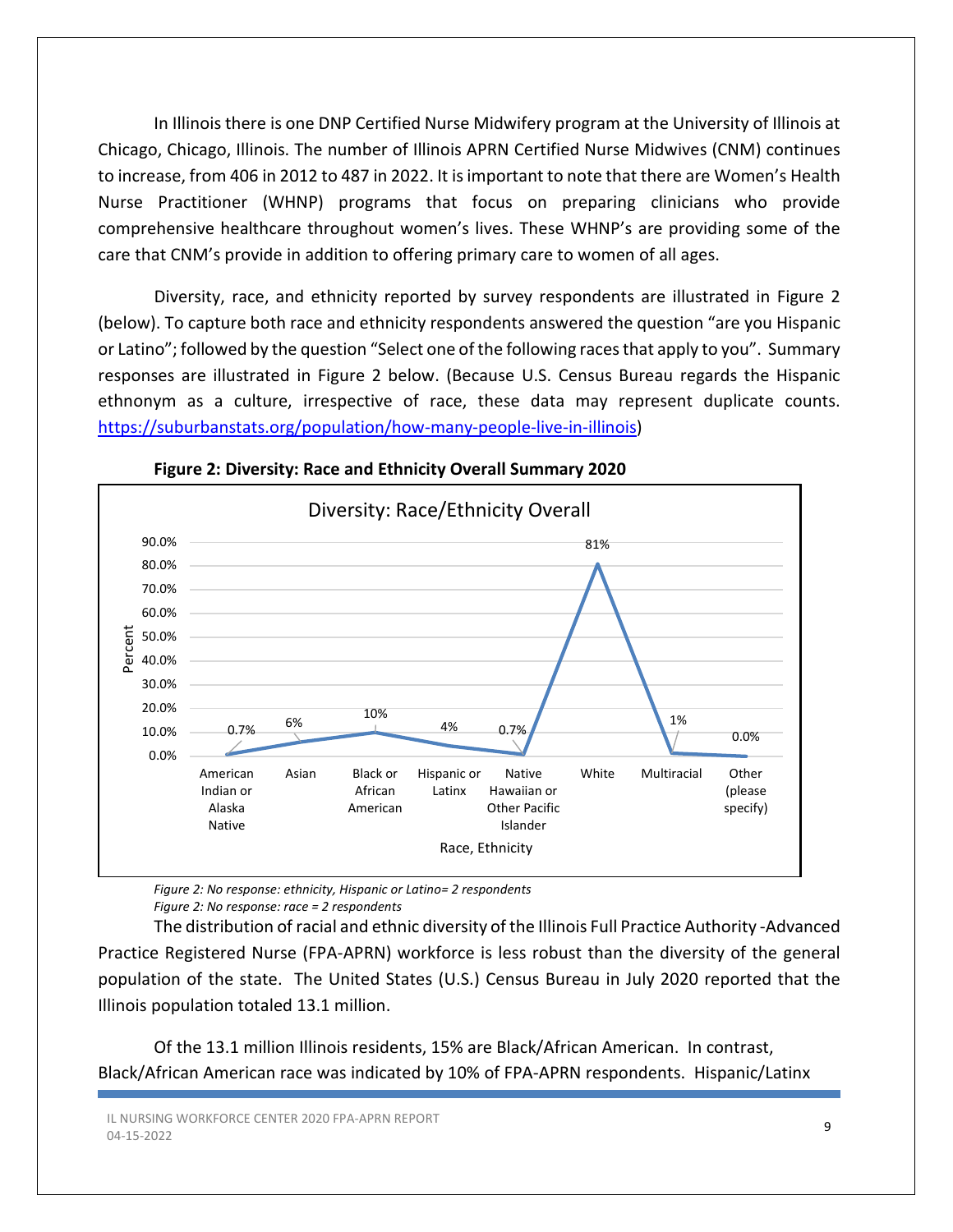comprise 17% of the population of Illinois but 4% of survey respondents. Survey responses indicated a clear majority of FPA-APRNs are White/Caucasian (81%), similar to the APRN (83%). In 2021 the Illinois Board of Higher Education (IBHE) Strategic Plan, A Thriving Illinois, has included Equity as one of the three overarching goals. Equity includes creating and supporting a higher education ecosystem in Illinois focused on meeting the needs and supporting the success of historically underserved and underrepresented students. Schools of nursing and workforce incentives are working to recruit and retain student cohorts reflective of the diversity of the general population.

| Age                                 |              | $24$               | 25-34              | 35-44        | 45-54                 | 55-64          | 65-70                | $71+$              | Total          |
|-------------------------------------|--------------|--------------------|--------------------|--------------|-----------------------|----------------|----------------------|--------------------|----------------|
| <b>Ethnicity and Race</b>           |              | years              | years              | years        | years                 | years          | years                | years              |                |
| American Indian or                  |              | 0%                 | 0%                 | 0%           | 50%                   | 50%            | 0%                   | 0%                 | 0.7%           |
| Alaska Native (percent)             | N            | 0                  | 0                  | 0            | 1                     | $\mathbf{1}$   | $\mathbf 0$          | $\boldsymbol{0}$   | $\overline{2}$ |
|                                     |              |                    |                    |              |                       |                |                      |                    |                |
| Asian                               |              | 0%                 | 6%                 | 25%          | 44%                   | 25%            | 0%                   | 0%                 | 5%             |
|                                     | N            | $\mathbf 0$        | $\mathbf{1}$       | 4            | $\overline{7}$        | $\overline{4}$ | $\mathbf 0$          | $\boldsymbol{0}$   | 16             |
|                                     |              |                    |                    |              |                       |                |                      |                    |                |
| <b>Black or</b><br>African American | $\mathsf{N}$ | 0%<br>$\mathbf{0}$ | 3%<br>$\mathbf{1}$ | 33%<br>9     | 23%<br>$\overline{7}$ | 37%<br>11      | 7%<br>$\overline{2}$ | 0%<br>$\mathbf{0}$ | 10%<br>30      |
|                                     |              |                    |                    |              |                       |                |                      |                    |                |
| Native Hawaiian or                  |              | 0%                 | 0%                 | 0%           | 50%                   | 50%            | 0%                   | 0%                 | 0.7%           |
| Other Pacific Islander              |              | $\boldsymbol{0}$   | $\mathbf 0$        | 0            | $\mathbf{1}$          | $\mathbf{1}$   | $\mathbf 0$          | $\boldsymbol{0}$   | $\overline{2}$ |
|                                     | N            |                    |                    |              |                       |                |                      |                    |                |
|                                     |              |                    |                    |              |                       |                |                      |                    |                |
| White                               | N            | 0%<br>$\mathbf 0$  | 7%<br>18           | 28%<br>68    | 24%<br>55             | 28%<br>69      | 10%<br>25            | 3%<br>7            | 82%<br>242     |
|                                     |              |                    |                    |              |                       |                |                      |                    |                |
| Multiracial                         |              | 0%                 | 0%                 | 33%          | 33%                   | 0%             | 33%                  | 0%                 | 1%             |
|                                     | N            | $\mathbf 0$        | $\mathbf 0$        | $\mathbf{1}$ | $\mathbf{1}$          | $\mathbf 0$    | $\mathbf{1}$         | $\mathbf{0}$       | 3              |
|                                     |              |                    |                    |              |                       |                |                      |                    |                |
| Hispanic or Latinx                  |              | 0%                 | 9%                 | 46%          | 27%                   | 9%             | 9%                   | 0%                 | 4%             |
|                                     | N            | $\mathbf 0$        | $\mathbf{1}$       | 5            | 3                     | $\mathbf{1}$   | $\mathbf{1}$         | 0                  | 11             |
|                                     |              |                    |                    |              |                       |                |                      |                    |                |
| Female                              |              | 0%                 | 6%                 | 28%          | 23%                   | 30%            | 11%                  | 3%                 | 88%            |
|                                     | ${\sf N}$    | $\overline{0}$     | 15                 | 75           | 61                    | 79             | 28                   | $\overline{7}$     | 265            |
|                                     |              |                    |                    |              |                       |                |                      |                    |                |
| Male                                |              | 0%                 | 14%                | 26%          | 37%                   | 23%            | 0%                   | 0%                 | 12%            |
|                                     | $\mathsf{N}$ | $\mathbf 0$        | 5                  | 9            | 13                    | 8              | $\mathbf 0$          | 0                  | 35             |
| Age, Gender                         |              | $24$               | 25-34              | 35-44        | 45-54                 | 55-64          | 65-70                | $71+$              | Total          |
|                                     |              | years              | years              | years        | years                 | years          | years                | years              |                |
|                                     |              |                    |                    |              |                       |                |                      |                    |                |

#### Figure 3: Diversity: Ethnicity, Race and Gender by age

Figure 3 Note: Hispanic is a culture regardless of race so respondent options for Hispanic were not included in the Multiracial category. Race question: No response = 2 respondents; ethnicity question: no response = 2 respondents; gender question: no response = 1 respondents.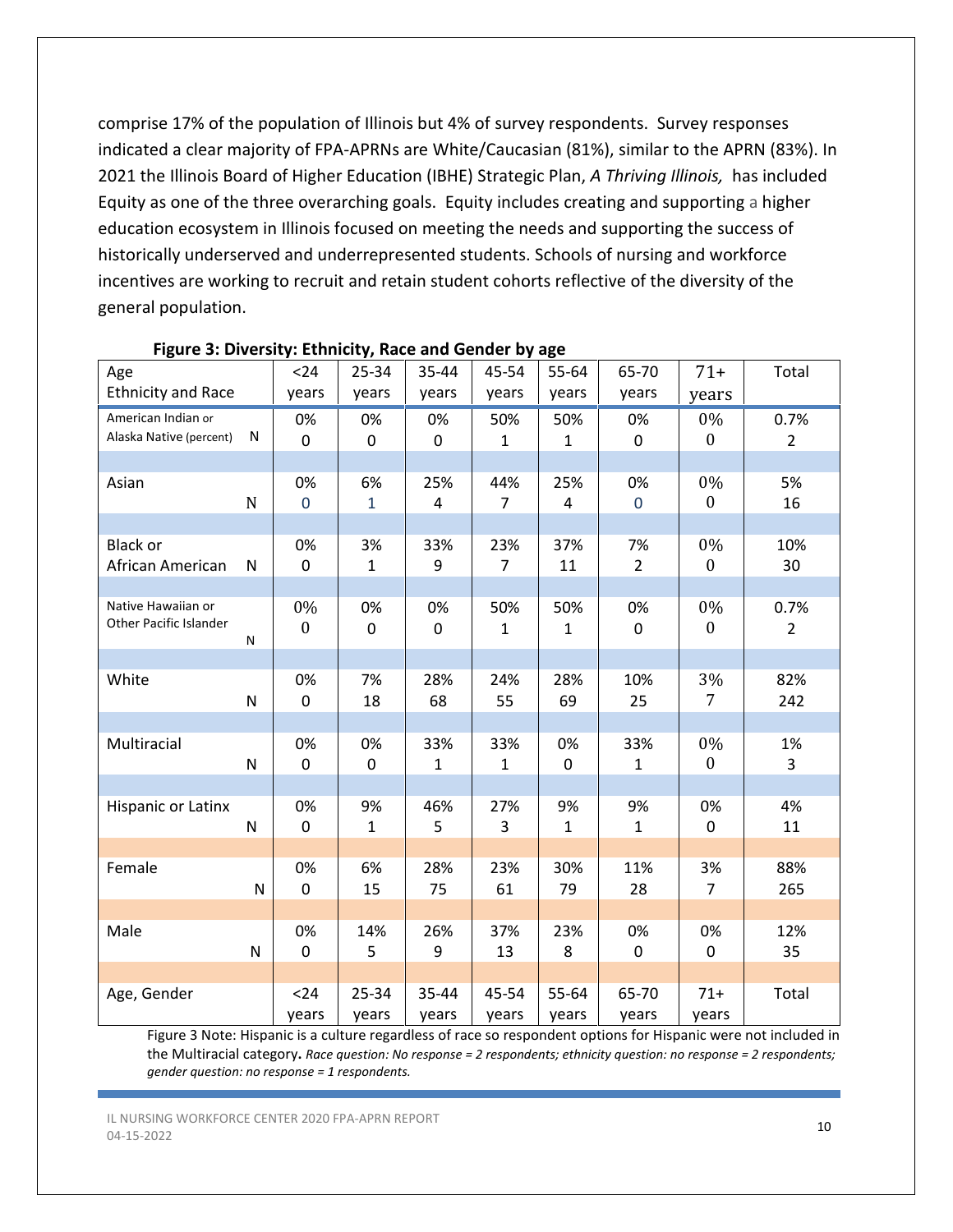The majority of the FPA-APRNs are between the ages of thirty-five to fifty-four years of age. For example, 59% of the Latinx FPA-APRNs and the Black/African American FPA-APRNs are fifty-four years of age or younger. The White/Caucasian FPA-APRNS are fairly evenly spread in age between the thirty-five and sixty-four years of age categories, but overall, 59% are fifty-four years of age or younger. Seventy-five percent of the Asian FPA-APRNs are age fifty-four years or younger. There are very few FPA-APRNs survey respondents under the age of 35 years. This probably reflects that the average respondent has been licensed as an RN for approximately 20 years, 60% since 2000 or before (Q#10). The majority of FPA-APRN survey respondents (55%) received their initial APRN license between 2007 and 2016 (Q#8); a few between 1977 and 1996 (13%). This reflects, in part, the Illinois Nurse Practice Act statute, the FPA-APRNs requirements that are needed prior to applying for an Illinois FPA-APRN license. While the percent of racial and ethnic diversity representation amongst Illinois FPA-APRNs does not match that of the Illinois population, it is increasing. https://www.census.gov/quickfacts/fact/table/IL/PST045218

Though FPA-APRN is a new type of license, beginning in 2019, nurse retirement is a concern. Respondents were asked "approximately when do you plan to retire?" Responses, indicate that more than half of survey participants (52%) plan to stay in the workforce beyond 10 years. Eighteen percent (18%) indicate they will retire within the next 10 years.

## Human Capital

Human capital refers to the stock of knowledge, education, experience, habits, social and personality attributes, including creativity, embodied in the ability to perform labor to produce economic value.

In the highly skilled workplace environment of healthcare delivery, patient cases are more complex than in the past, the population is aging, and the technology is increasingly sophisticated. Taken together, these factors mean that the ongoing development of human capital is increasingly important to ensure high quality of care and positive patient outcomes.

The skills, knowledge, education, talents, expertise and experiences of Advanced Practice Registered Nurse (APRN) and FPA-APRN employees (their human capital) are an extremely important asset to the employer and to the entire healthcare system. Human capital is cultivated from continuing professional development, including academic coursework, conferences, workshops, and experience.

Advanced educational credentials are a requirement of the Advanced Practice Registered Nurse (APRN) workforce. In Illinois a minimum requirement of APRN licensure is a masters' degree in nursing and APRN certification. To obtain the Full Practice Authority (FPA)-APRN license in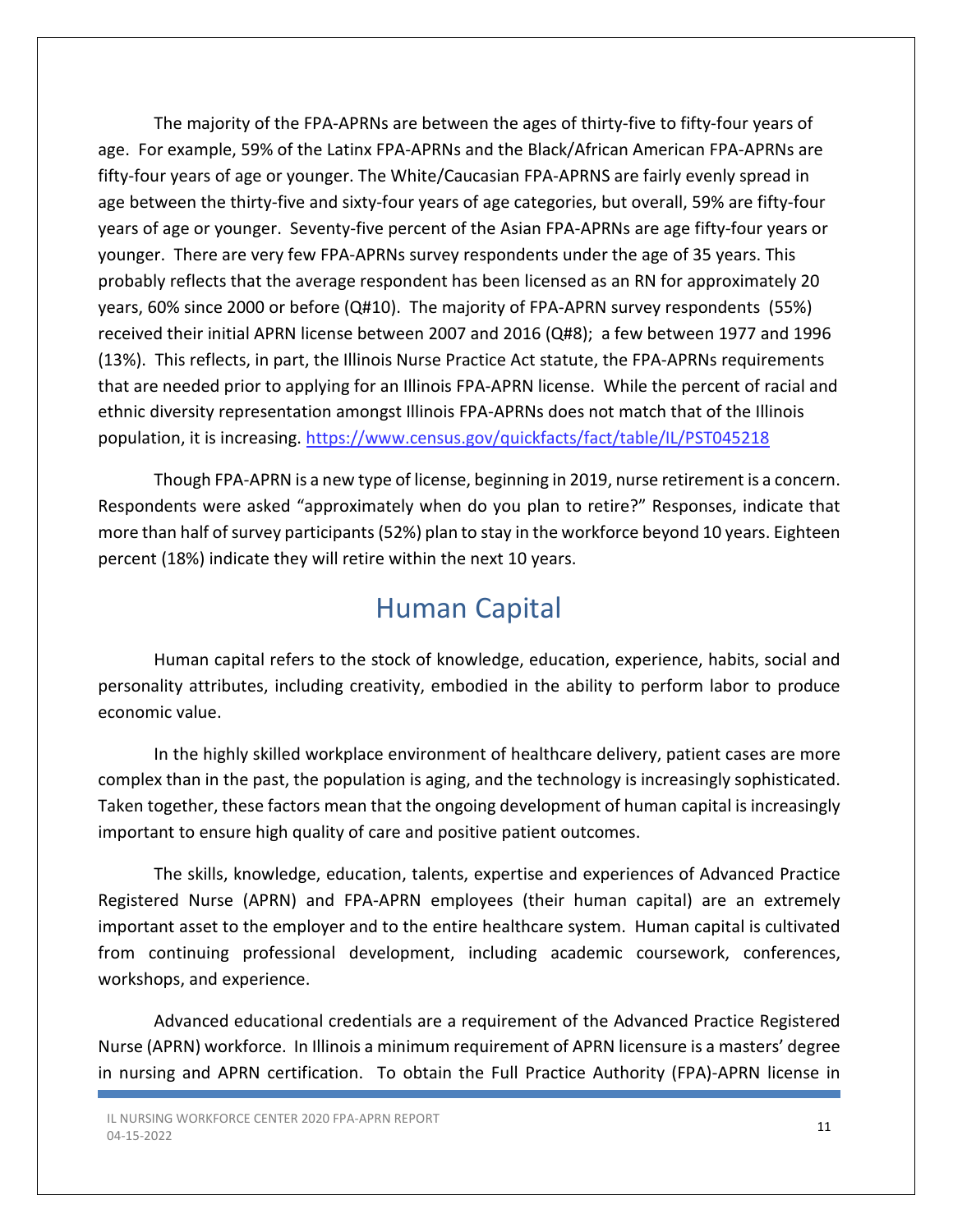Illinois, the APRN has additional requirements, including that the APRN has acquiring at least 4,000 hours of clinical training working as an APRN, at least 250 CE hours and an IDFPR approved application (IL NPA Article 65, Section 65-5(4)). Educational background is reflected in the survey responses: ninety-eight per cent of respondents have APRN certification, eighty-nine per cent have a masters' degree or higher, and twenty-seven per cent have a doctorate; at least twenty-one per cent of FPA-APRNs have a Doctor of Nursing Practice (DNP). The survey also shows the education progression of the practitioners. It shows that thirty-three per cent began their nursing career with an associate degree in nursing and eighty-two per cent began with a baccalaureate degree in nursing. Less than two per cent of respondents reported completing a "certificate program" as initial preparation for licensure as an APRN and these individuals have been grandfathered into Illinois APRN licensure for many years.



#### Figure 4: All Educational Degrees Earned

Figure 4: No response = 11 respondents

In Illinois APRNs as well as FPA-APRNs must first be licensed in Illinois as a registered nurse (RN) prior to becoming licensed as an APRN. The Illinois Nurse Practice Act (NPA) mandates for licensure as an advanced practice registered nurse in Illinois, the education minimum is a master's degree in nursing (IL NPA Article 65, Section 65-5). Figure 4 above shows the types of degrees that Illinois APRNs have earned, beginning with the educational degree that was received prior to first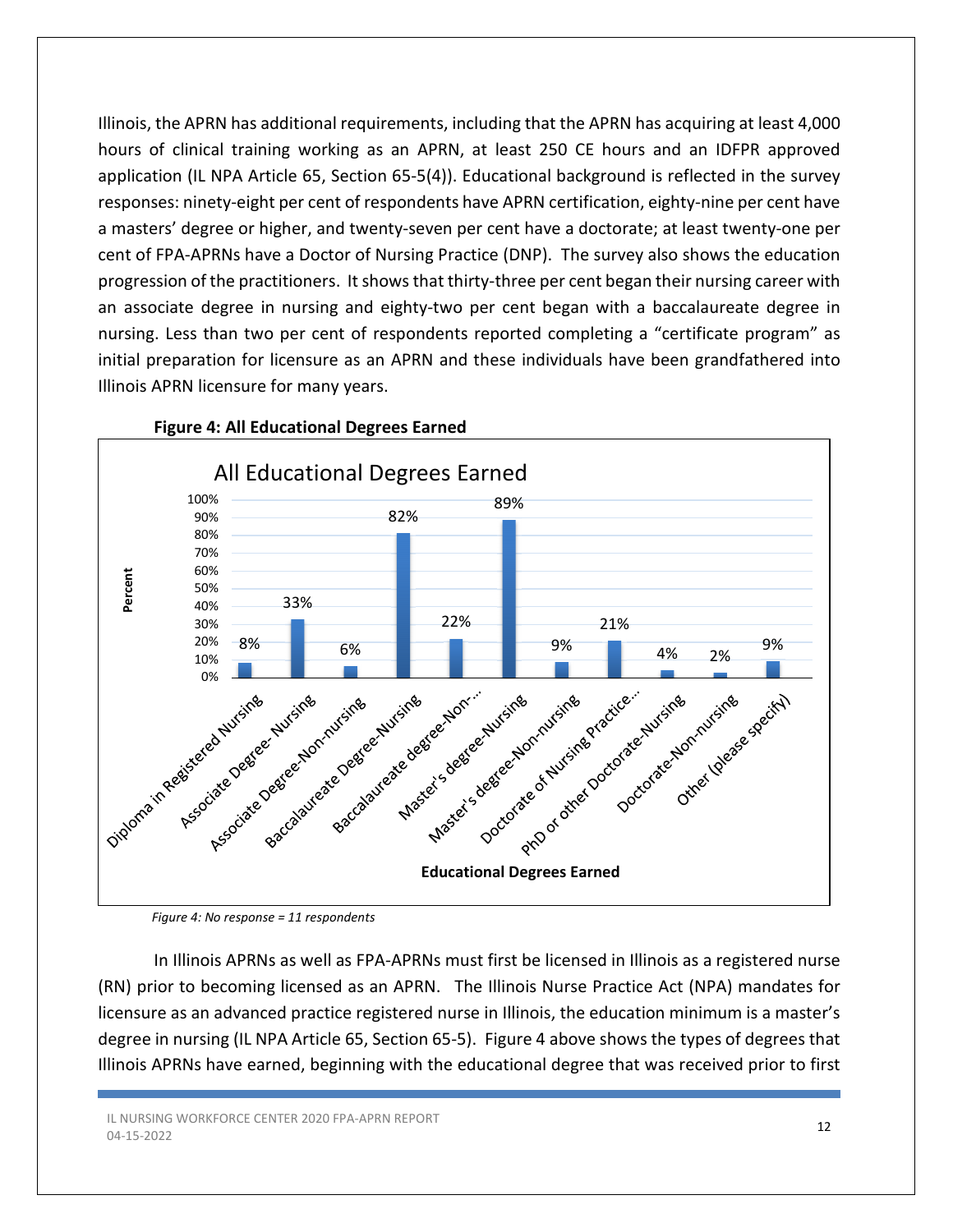becoming licensed as a RN. In the survey, respondents checked off the multiple degrees that were earned, the degree obtained prior to both an RN license and an APRN license. The FPA-APRN license is obtained after licensure as an APRN, acquiring at least 4,000 hours of clinical training working as an APRN, at least 250 CE hours and an Illinois Department of Financial and Professional Regulation (IDFPR) Board of Nursing (BON) approved application. In Illinois there are a variety of education articulation pathways amongst nursing education programs leading to graduate education to practice as an Advanced Practice Registered Nurse. This is reflected in the number and type of degrees that Illinois APRNs have acquired prior to becoming licensed as an APRN. The survey did not ask what the highest degree was as a separate question. The Nursing Workforce Center website includes links to nursing education programs, pre-licensure through graduate degrees http://nursing.illinois.gov/

The American Association of Nurse Practitioners (AANP) shows a growth in DNP programs nationally. As of 2020 there were 357 DNP programs enrolling students nationwide, and an additional 106 new DNP programs are in the planning stages. DNP programs are now available in all 50 states plus the District of Columbia. States with the most programs (10 or more programs) include California, Florida, Illinois, Massachusetts, Minnesota, New York, Ohio, Pennsylvania, and Texas. From 2018 to 2019, the number of students enrolled in DNP programs increased from 32,678 to 36,069. During that same period, the number of DNP graduates increased from 7,039 to 7, 944. https://www.aacnnursing.org/DNP

The first time that Full Practice Authority APRNs were licensed in Illinois was in the Fall of 2019. The FPA-APRN license is obtained after licensure as an APRN, and additional requirements as per statute (IL NPA Article 65, Section 65-5(4)). The majority (61%) of survey respondents indicate becoming licensed as an APRN between 2007 and 2020, the past thirteen years. By December 2019 there were 370 FPA-APRNs and by December 2020 there were 1,167 Illinois FPA-APRNs. Of the survey respondents, approximately half received their FPA-APRN license in 2019, half in 2020. Most FPA-APRNs are over 35 years of age, possibly reflecting working as an RN and an APRN prior to applying for Illinois FPA-APRN licensure.

Data regarding FPA-APRN employment within medical specialty areas were categorized by practice specialties in the areas of Primary Care, Total Subspecialties, Surgical, and Other Specialty. Similar to the APRN survey, there are specialty areas of significant need (Psychiatric- Mental Health, Long Term Care) which contain a relatively small number of licensed FPA-APRNs.

 A summary of Full Practice Authority Advanced Practice Registered Nurse (FPA-APRN) Practice Focus Specialty is described in Figure 5 (below). This summary reflects a combining of practice specialty responses based on similarities in specialty, acuity or location of service. Certain specialties are shown separately due to the uniqueness of their care or setting, e.g., Peri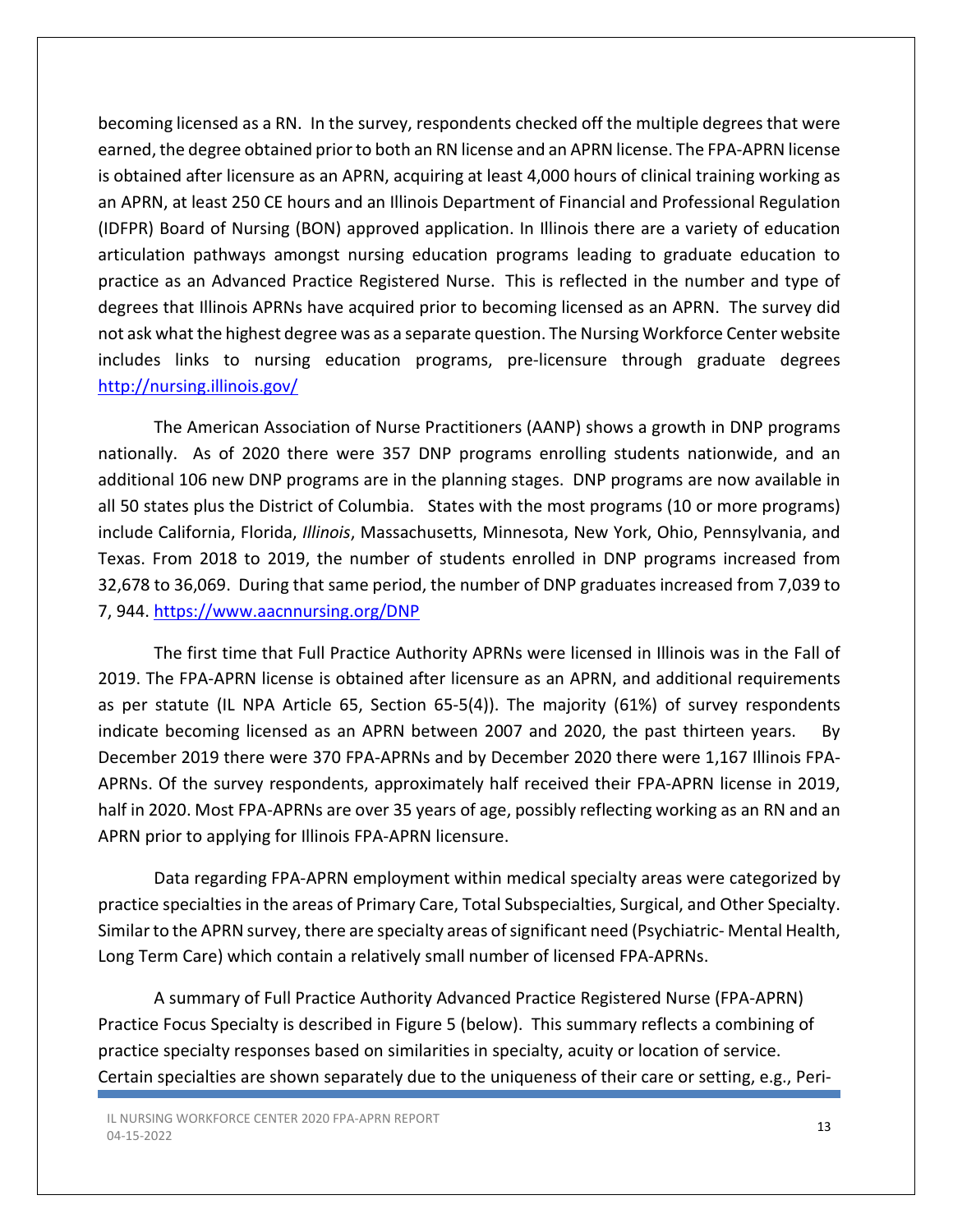Operative Services, Emergency/Trauma, Midwifery, Palliative Care, Psychiatry/Mental Health. Since CRNAs are not eligible for Illinois FPA-APRN licensure, the FPA-APRN specialty area, for purposes of this report, was changed from "Anesthesia" to "Peri-Operative", though perioperative was not a specialty area option during the 2020 FPA-APRN survey.



#### Figure 5: Summary of FPA-APRN Practice Specialty Focus

Figure 5: No response = 445 respondents

The specialties that were combined are as follows:

- Acute Specialties: Hospitalist (1%), Intensive Care (1%), Neonatal (0.4%)
- Emergency, Trauma: (3%)
- Subspecialties: Advance Disease Management (0%), Cardiology (1%), Endocrinology (0.8%), Gastroenterology (1%), Hematology/Oncology (0.4%), Infectious Disease (0%), Pulmonary/Respiratory (0.0%), Renal/Nephrology (0.4%), Rheumatology (0.0%)
- Midwifery: (3%)
- Other Specialties: Allergy and Immunology (0.4%), Dermatology (0%), Interventional Radiology (0.4%), Neurology (1%), Wound/Ostomy (1%)
- Other Specialties (Ambulatory Settings): Long Term Care (3%), Occupational Health (2%), Rehabilitation (0%), School Health (1%), Urgent Care (7%)
- Palliative Care, Hospice: (2%)
- Primary Care: includes Pediatrics through Gerontology/Geriatrics: Internal Medicine (8%), Family Practice (25%), Geriatrics (5%), General Pediatrics (3%), Pediatric Specialties (1%), OB/GYN Women's Health (3%)
- Psychiatric/Mental Health: (10%)
- Surgical: General Surgery (0%), Urological Surgery (0.4%), Orthopedic Surgery (0.4%), Other Surgery (3%)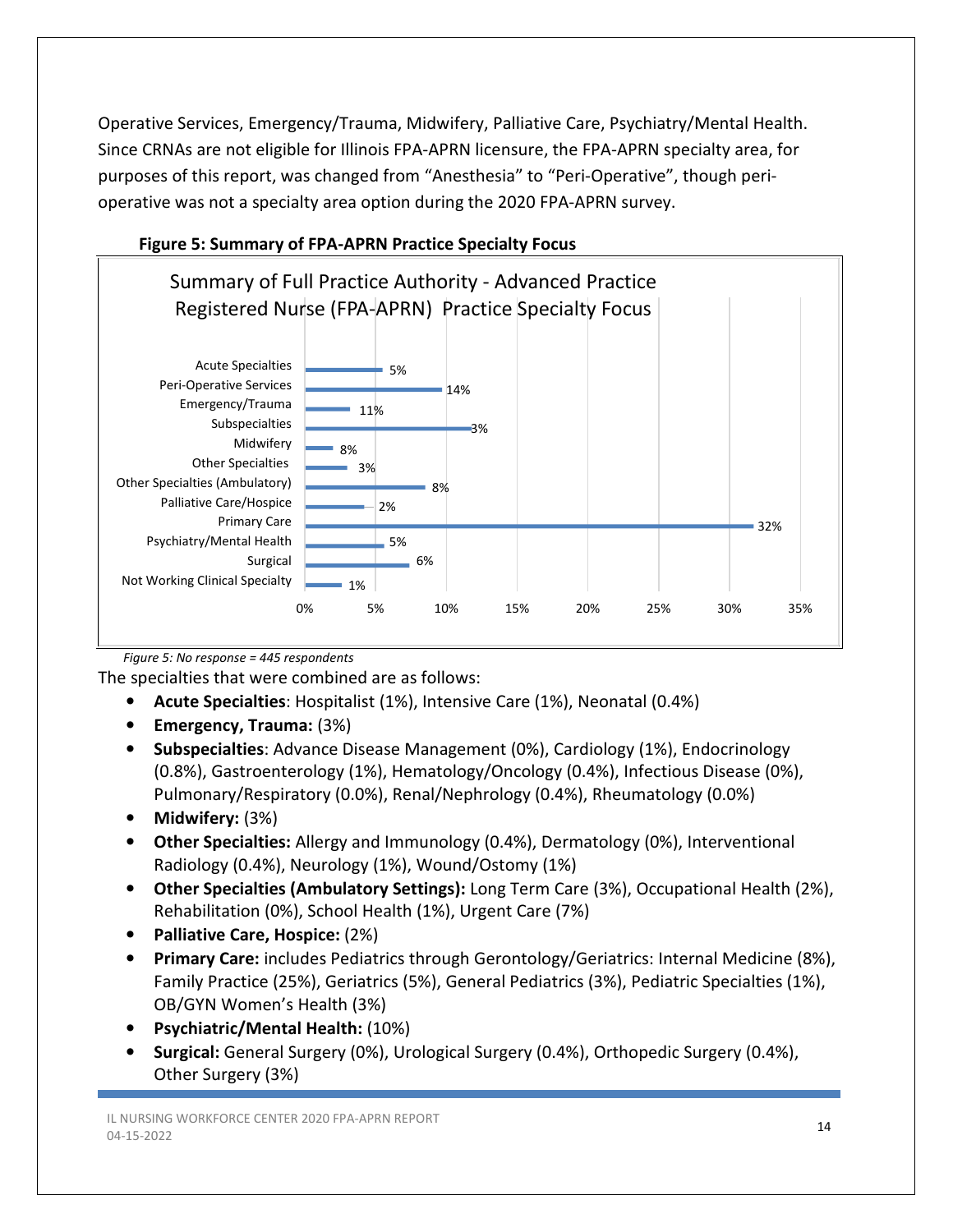- Other: (10%)
- Not Working in a Clinical specialty: (2%)

Overall pre-tax earnings reported by FPA-APRN respondents are illustrated in Figure 6 (below). This is the same salary range as reported by APRNs in their 2020 survey. The median income for FPA-APRNs in Illinois is approximately \$100,000 to \$110,000. However, the survey did not ask if the annual salary was for part-time or full-time work. The Illinois FPA-APRN annual salary is slightly lower than the national data from the United States Department of Labor, Bureau of Labor Statistics for APRNs, which reports that the "median annual wage for nurse anesthetists, nurse midwives, and nurse practitioners was \$117,670 in 2020. The median wage is the wage at which half the workers in an occupation earned more than that amount, and half earned less. The lowest 10 percent earned less than \$84,120, and the highest ten percent earned more than \$190,900." (https://www.bls.gov/ooh/healthcare/nurse-anesthetists-nurse-midwives-and-nursepractitioners.htm#tab-5)



Information about annual salaries was reported by approximately 90% of the survey respondents, and information about typical weekly hours for primary positions was provided by nearly 70% of survey respondents. Among the many survey questions, participants were asked about the number of hours worked in a typical work week, how and when they were paid, the estimated pre-tax annual earnings, and whether or not they worked overtime and on-call hours. The overwhelming majority (95%) of Illinois FPA-APRNs reported that they provide direct patient care. The majority work one job full-time (63%), 31-50 hours per week, and 69% are a salaried employee. Approximately thirty-nine percent of FPA-APRNs work between 31-40 hours per week;

Figure 6: No response = 21 respondents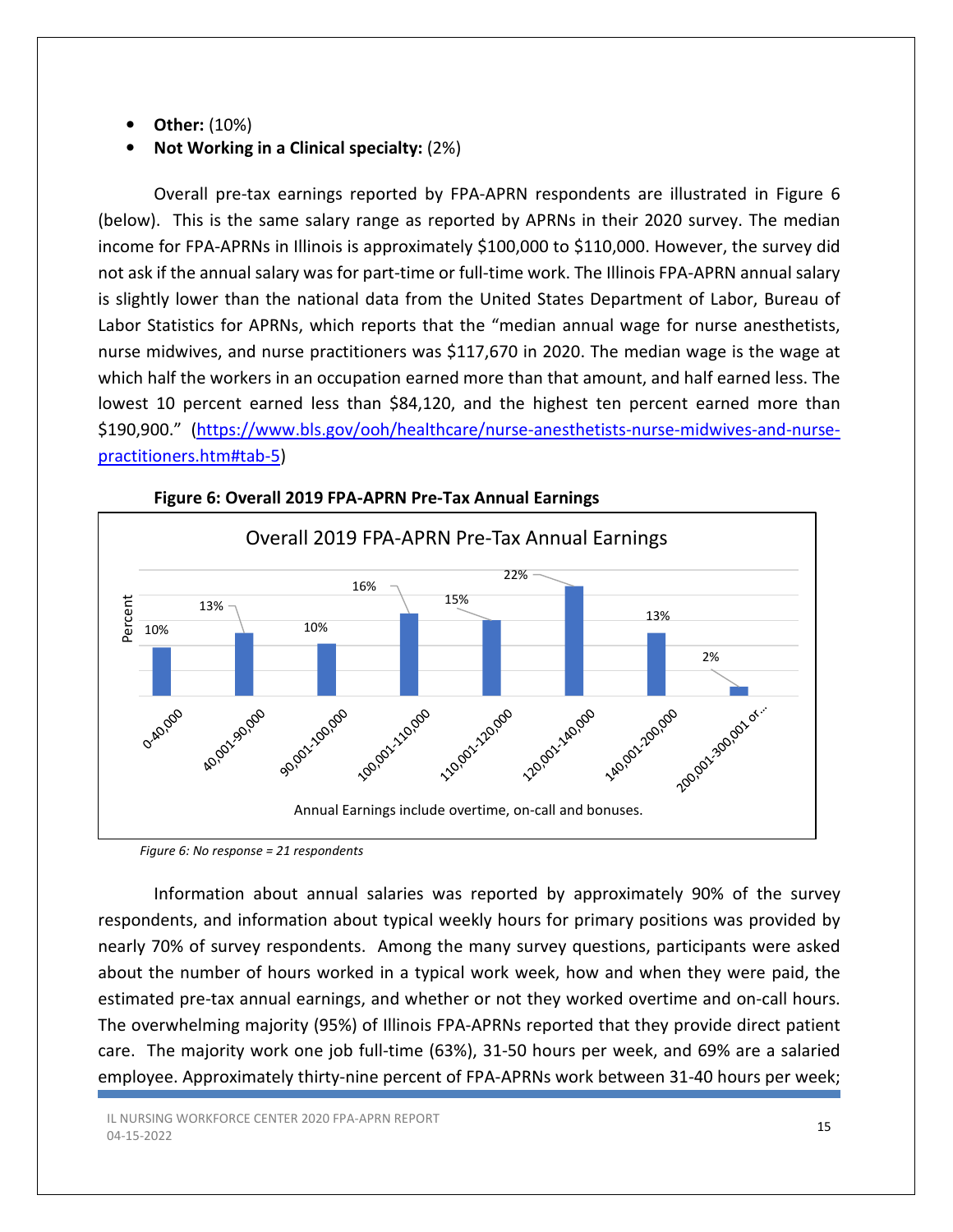thirty percent work between 41-50 hours per week. Thirty eight percent responded that they take weekend or evening call; nineteen percent are compensated separately for taking on-call. Approximately 21% of respondents indicated that they worked a second job. For the majority of the survey salary questions, the question included asking for a response for "the primary position". Of the 301 total participants, 23 did not respond to the question about number of positions (Q#15), approximately 90% response rate. Salaries at the lower end of the scale may be associated with employment at less than full-time hours.

Responses to the survey show that Full Practice Authority Advanced Practice Registered Nurses (FPA-APRNs) are typically paid an annual salary. Sixty-nine per cent indicate they receive an annual salary rather than an hourly rate (20%%) or a percentage of billing (7%). This, too, is consistent with the national trend, according to the United States Department of Labor for APRNs (there was not information on FPA-APRNs). The Bureau of Labor Statistics reports that "most advanced practice registered nurses (APRNs) work full time. APRNs working in physicians' offices typically work during normal business hours. Those working in hospitals and various other healthcare facilities may work in shifts to provide round-the-clock patient care. They may work nights, weekends, and holidays. Some APRNs, especially those who work in critical care or those who deliver babies, also may be required to be on call." (https://www.bls.gov/ooh/healthcare/nurse-anesthetists-nurse-midwives-and-nursepractitioners.htm#tab-5 (United States Department of Labor, Bureau of Labor Statistics Occupational Outlook Handbook, 2020, Nurse Anesthetists, Nurse Midwives, and Nurse Practitioners).

While the majority (69%) of FPA-APRNs are paid an annual salary, 20% are paid by the hour, and approximately 7% are paid a percentage of billing. The majority of FPA-APRNs (62%) indicate that they are not required to take evening or weekend call. Of those who are required to take call 25% indicate they either are not compensated for taking evening or weekend call, or taking call is included as part of the annual salary compensation and 19% indicate that they are compensated for taking evening or weekend call.

The employment practice settings (Figure 7 below) in the survey were grouped into broad categories: multiple types of outpatient ambulatory settings, private physician office or practice, inpatient hospital settings, long term care, and elder care, public or community health and general other. Approximately 22% of FPA-APRNs work in a hospital inpatient acute care or other setting. Amongst the various hospital settings, most APRNs work either on an inpatient unit (8%) or emergency department (5%). The major ambulatory or outpatient settings where FPA-APRNs are employed are either a private physician office or practice (19%), a private APRN office/practice or nurse managed clinic (11%), a hospital outpatient clinic (10%) or an ambulatory setting such as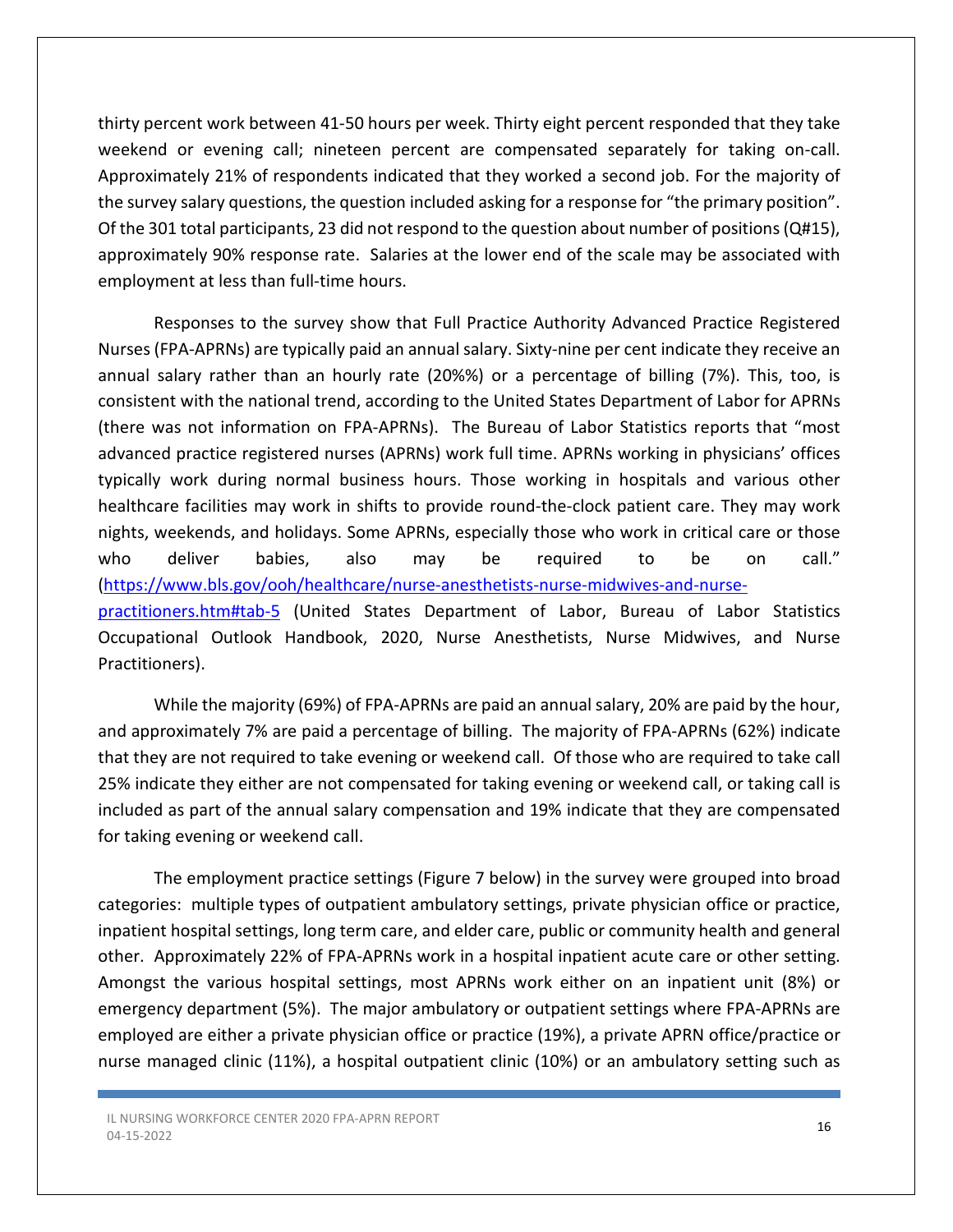urgent care or a retail clinic (10%). This is different from the 2020 APRN workplace settings, where a significant portion of APRN respondents (39%) indicated they worked in a hospital inpatient setting, only 22% FPA-APRNs work in an inpatient setting. More FPA-APRNs (11%) work in a private APRN practice, or nurse run clinic compared to the 3% of APRNs that work in similar settings as reported in the 2020 APRN survey report.



### Figure 7: Summary of FPA-APRN Employment Settings

Figure 7: No response = 56 respondents

The survey offered thirty-two different options to choose from to describe the employment setting as well as the opportunity to write in individual responses. If the written individual response fit into a previously listed category, the response was moved into that category and the response percentages were adjusted. For purposes of this report the responses were combined as follows:

- Private physician office/practice: (19%)
- Ambulatory settings: Private APRN practice (10%), Nurse managed clinic (0.4%), Retail based clinic (5%), Urgent care clinic (5%), Ambulatory surgery center (0.8%), Federal clinic (FQHC, VA, Military, NIH, IHS) (8%)
- Hospital outpatient clinic setting: (not an emergency department) (10%)
- Hospital inpatient settings: Hospital inpatient unit (8%), Hospital operating room and/or peri-operative area (0%), Hospital emergency department (5%), Federal hospital (Military, VA, NIH, IHS) (0%), Hospital administration (1%), Hospital educator/education of staff and/or patients (0%), combination hospital inpatient and outpatient settings (2%)
- Long term and elder care: long-term care facility (5%), Home care agency (2%) Advance disease management (0.4%),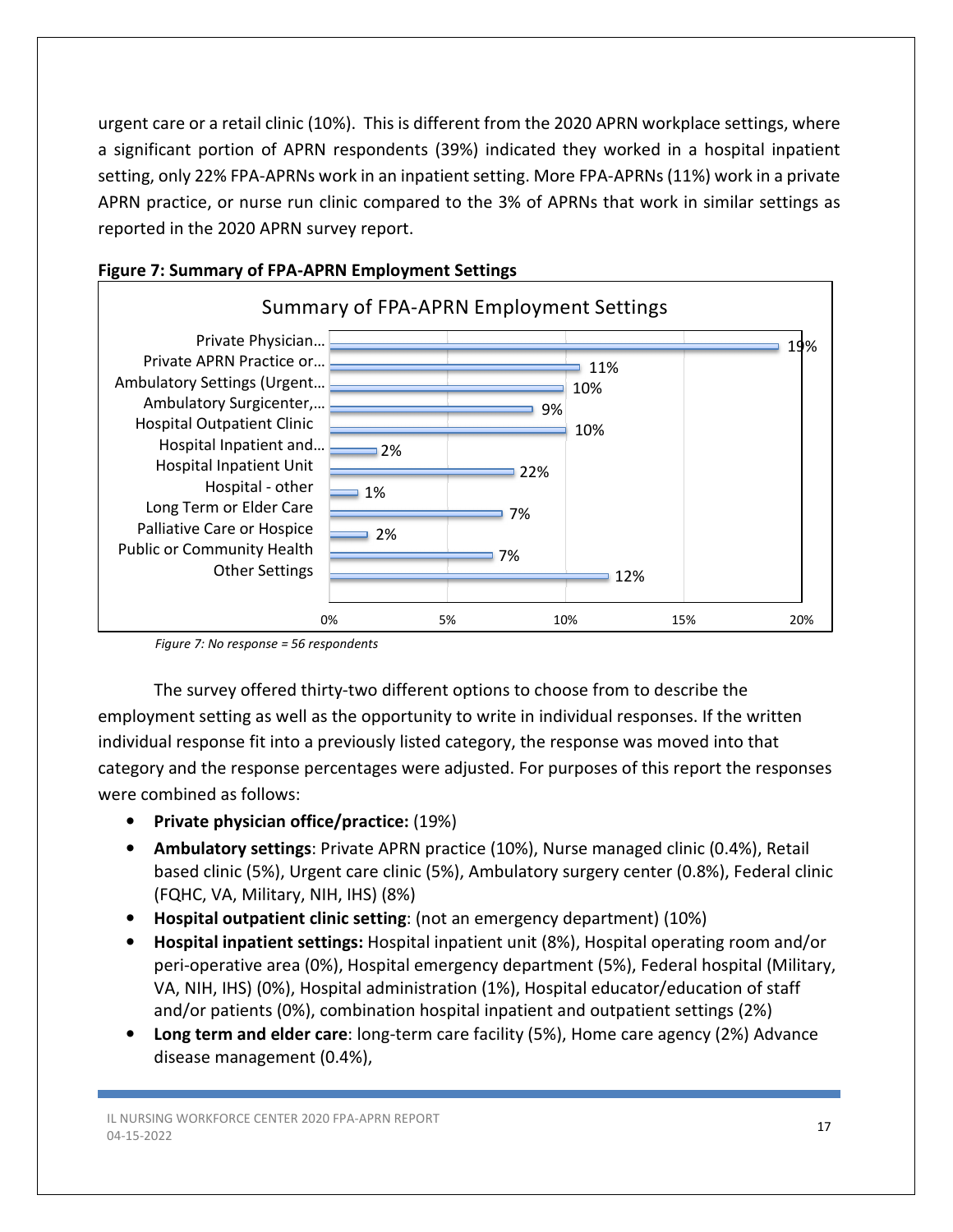- Hospice (0%), Palliative care (2%),
- Public or Community Health: Community clinic (2%), Correctional facility (0.4%), Health department (2%), Mental health center (1%), Rural health clinic (2%)
- Other settings: Academic (university/college) education program (2%), Health maintenance organization/managed care (1%), Occupational/employee health (2%), School/college health service (1%), Research (0%), Government agency (0.4%),
- Other (written descriptions): (5%)

There were a limited number of responses from the "other" category that were moved up into a previously identified category; most responses indicated specifics of a subspecialty. There were some FPA-APRNs that split time between inpatient and outpatient settings. Outpatient settings described included both private physician or private APRN practice or a specialty clinic practice setting. Additional responses included telehealth, transition care, skilled nursing facility and case management.

To determine how FPA-APRNs divided their time in the various settings, FPA-APRNs were provided four professional activities to choose from as to how their work time was spent. The total for each respondent should have had a limit of 100%, but it did not, the summary total of all responses is 117%. Regardless of workplace setting, the vast majority of time was spent providing patient care/documentation (80%), with equitable amounts of time spent teaching/precepting/orienting (14%), supervision/administration (15%) and a limited amount of time spent with "other activities" (8%).

The FPA-APRNs were asked how many patients they provided services to in an average day, providing care as described above. Most FPA-APRNs indicated the number of patients seen in an average day: (48%) saw between 11-20 patients, 39% saw between 0-10 patients in an average day. A panel of patients is the number of individual patients under the care of a specific provider; in this survey, the provider is a Full Practice Authority Advanced Practice Registered Nurse (FPA-APRN). Approximately 59% of respondents indicated they manage a panel of patients; this is more than the Illinois 2020 APRN survey which indicated that 45% of Illinois APRNs manage a panel of patents. With FPA-APRN licensure, including that approximately 88% FPA-APRNs are Nurse Practitioners (NP's), the number of FPA-APRNs managing a panel of patients, it is anticipated that these numbers will continue to increase.

Services provided are summarized in Figure 8 (below). Responses are ordered by frequency in the "most patients" column. The top responses include: "counsel and educate patients and families", "conduct physical exams and obtain medical histories", "order, perform and interpret tests, diagnostic studies", "prescribe drugs for acute and chronic illnesses" and the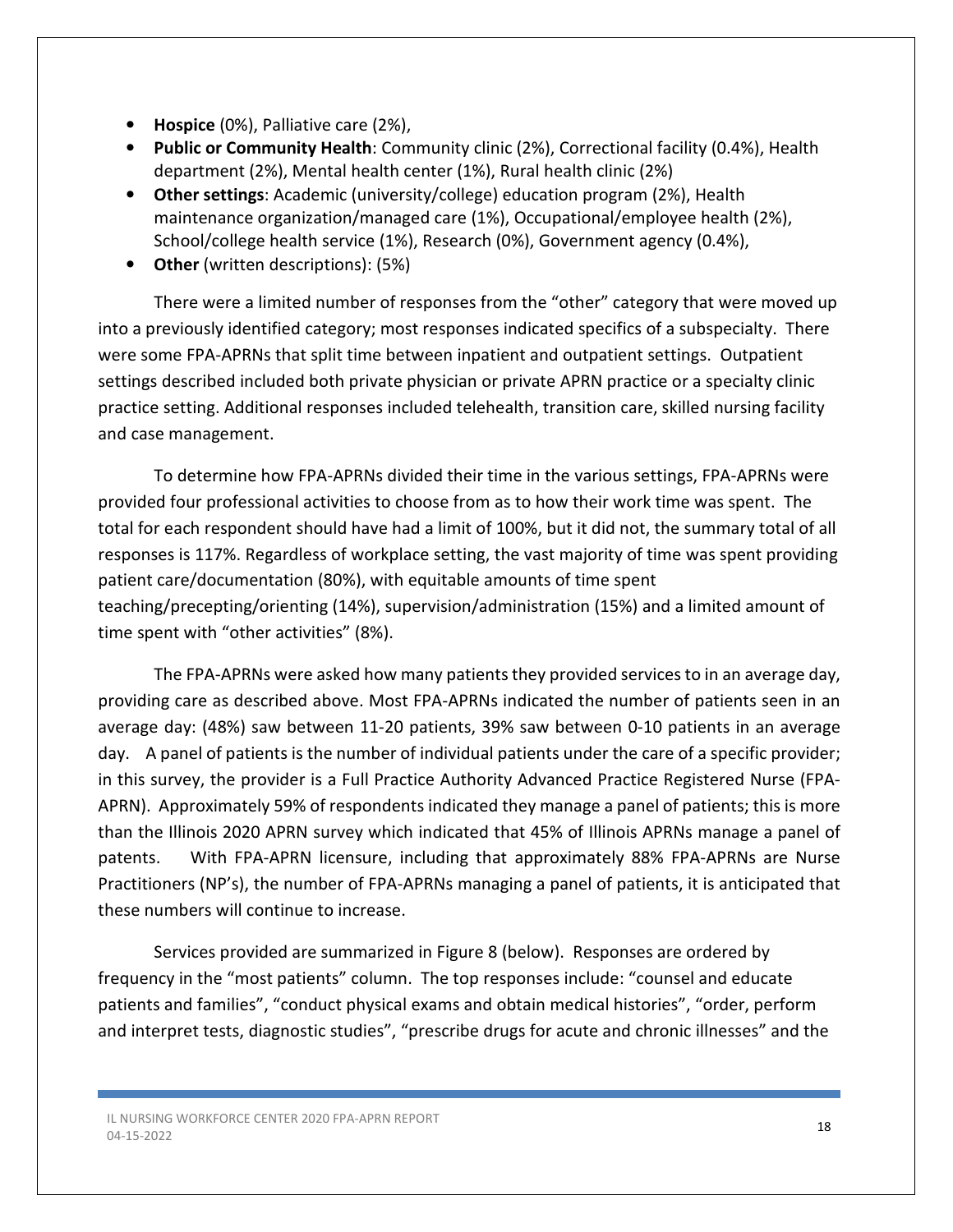two categories "diagnosis, treatment, management of acute illnesses" and "diagnosis, treatment, management of chronic illnesses" were almost equal.

| Summary of Services Provided by Full Practice Authority Advanced Practice Registered Nurses |                      |                      |                     |                |        |  |
|---------------------------------------------------------------------------------------------|----------------------|----------------------|---------------------|----------------|--------|--|
| Type of Service                                                                             | <b>Most Patients</b> | <b>Some Patients</b> | <b>Few Patients</b> | No Patients    | Total* |  |
| Diagnosis,                                                                                  | 66.7%                | 20.3%                | 7.6%                | 5.5%           | 237    |  |
| treatment,<br>management of                                                                 | 158                  | 48                   | 18                  | 13             |        |  |
| acute illnesses                                                                             |                      |                      |                     |                |        |  |
| Diagnosis,                                                                                  | 67.6%                | 13.0%                | 11.3%               | 8.0%           | 238    |  |
| treatment,                                                                                  |                      |                      |                     |                |        |  |
| management of                                                                               | 161                  | 31                   | 27                  | 19             |        |  |
| chronic illnesses                                                                           |                      |                      |                     |                |        |  |
| Conduct physical                                                                            | 86.5%                | 6.8%                 | 2.1%                | 4.6%           | 237    |  |
| exams, obtain<br>medical histories                                                          | 205                  | 16                   | 5                   | 11             |        |  |
| Counsel and                                                                                 | 86.0%                | 8.5%                 | 2.5%                | 3.0%           |        |  |
| educate patients                                                                            |                      |                      |                     |                | 236    |  |
| and families                                                                                | 203                  | 20                   | 6                   | $\overline{7}$ |        |  |
| Order, perform,                                                                             | 70.7%                | 13.8%                | 9.2%                | 6.3%           | 239    |  |
| interpret lab tests,                                                                        | 169                  | 33                   | 22                  | 15             |        |  |
| x-rays, EKGs, other                                                                         |                      |                      |                     |                |        |  |
| diagnostic studies<br>Prescribe drugs for                                                   |                      |                      |                     |                |        |  |
| acute and chronic                                                                           | 72.7%                | 14.7%                | 6.7%                | 5.9%           | 238    |  |
| illnesses                                                                                   | 173                  | 35                   | 16                  | 14             |        |  |
| <b>Type of Service</b>                                                                      | <b>Most Patients</b> | <b>Some Patients</b> | <b>Few Patients</b> | No Patients    | Total* |  |
| Deliver                                                                                     | 1.7%                 | 1.7%                 | 6.5%                | 90.0%          | 231    |  |
| Anesthesia                                                                                  | 4                    | 4                    | 15                  | 208            |        |  |
| Provide                                                                                     | 9.1%                 | 16.5%                | 11.3%               | 63.2%          | 231    |  |
| psychotherapy                                                                               | 21                   | 38                   | 26                  | 146            |        |  |
| Perform                                                                                     | 16.7%                | 29.2%                | 23.6%               | 30.5%          | 233    |  |
| procedures                                                                                  | 39                   | 68                   | 55                  | 71             |        |  |
| Type of Service                                                                             | <b>Most Patients</b> | <b>Some Patients</b> | <b>Few Patients</b> | No Patients    | Total* |  |
| Provide care                                                                                | 54.2%                | 30.5%                | 10.6%               | 4.7%           | 236    |  |
| coordination                                                                                | 128                  | 72                   | 25                  | 11             |        |  |
| Provide preventive                                                                          | 53.6%                | 16.6%                | 14.0%               | 15.7%          | 235    |  |
| care including                                                                              | 126                  | 39                   | 33                  | 37             |        |  |
| screening and                                                                               |                      |                      |                     |                |        |  |
| immunizations                                                                               |                      |                      |                     |                |        |  |
| Make referrals                                                                              | 44.4%                | 39.9%                | 10.9%               | 4.6%           | 238    |  |
|                                                                                             | 106                  | 95                   | 26                  | 11             |        |  |
| Participate in                                                                              | 40.0%                | 34.4%                | 14.4%               | 11.3%          | 230    |  |
| practice                                                                                    | 92                   | 79                   | 33                  | 26             |        |  |
| improvement                                                                                 |                      |                      |                     |                |        |  |
| activities                                                                                  |                      |                      |                     |                |        |  |
| Type of Service                                                                             | <b>Most Patients</b> | <b>Some Patients</b> | <b>Few Patients</b> | No Patients    | Total* |  |

Figure 8: Summary of Services Provided by FPA-APRNs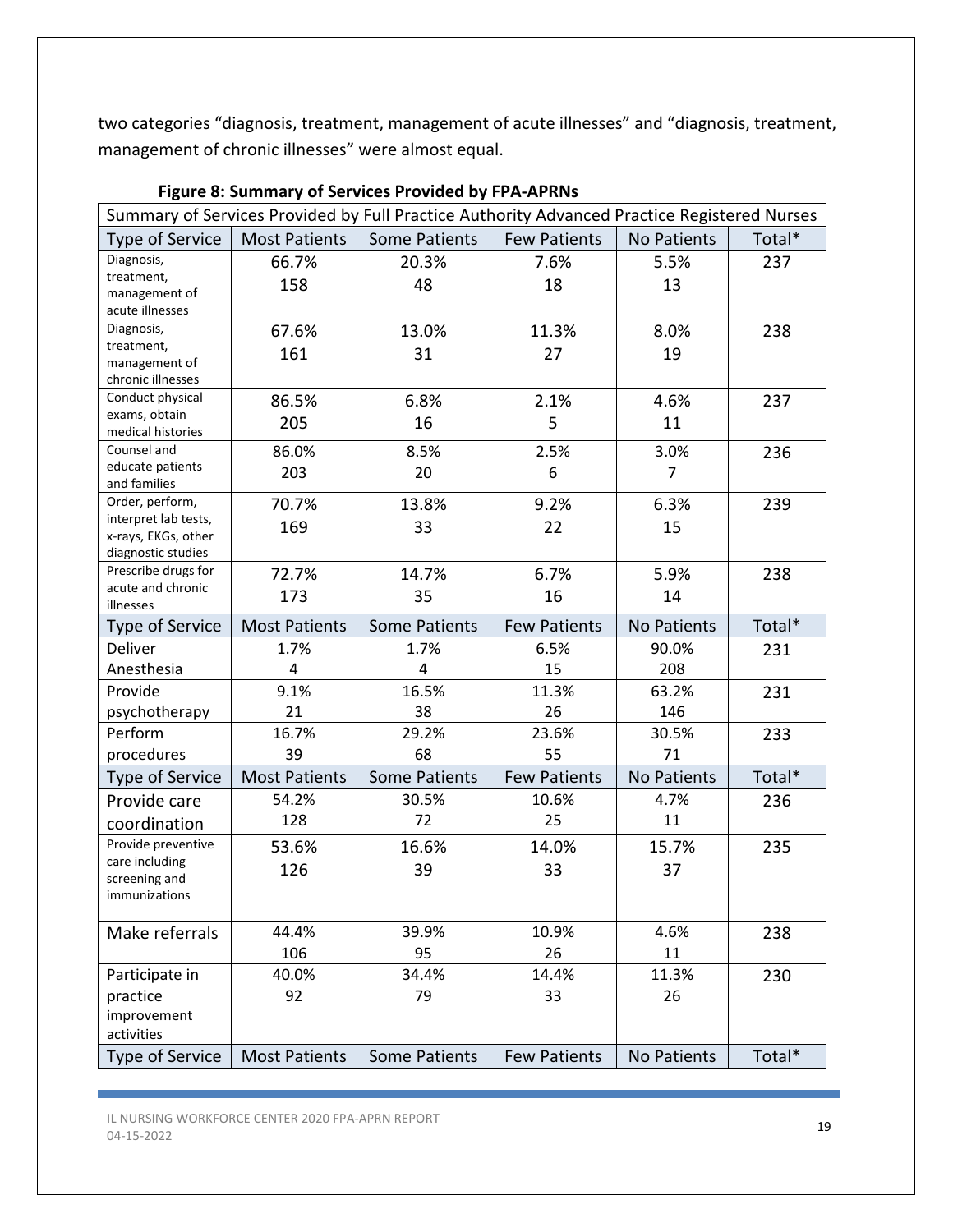\*Total indicates the number of respondents that perform a service; the number may vary from line to line depending on the number of respondents that answered each individual service affirmatively.

#### Figure 8: no response = 62 respondents

One survey question asked: "Do you have prescriptive authority, the ability and authority to prescribe medications and treatments to patients?" Ninety nine percent of FPA APRNs do have prescriptive authority. Three respondents answered that they did not have prescriptive authority, they indicated that they either did not need it to perform their job, or that they were in the process of obtaining prescriptive authority. Clinical Nurse Specialists (CNS) often work in inpatient settings where they may not need prescriptive authority. Of those nurses who have prescriptive authority, 97% have a controlled substance license. Approximately the same number (95%) also have a DEA number, which allows the APRN to prescribe certain controlled substances; 96% have a controlled substance license. The FPA-APRNs have prescriptive authority to prescribe to the panel of patients.

In the Fall of 2020 when these data were collected, according to Illinois statute, APRNs were required to work in a collaborative agreement with a physician unless they were practicing in hospital settings, ambulatory surgical treatment centers, or hospital affiliates (Illinois Nurse Practice Act, Article 65, Section 65-45). The Full Practice Authority Advanced Practice Registered Nurses (FPA-APRNs) are not required to have a collaborative physician agreement (Illinois Nurse Practice Act, Article 65, Section 65-43). This is reflected in the responses as to how often a physician is present on site to discuss patient problems as they occur. Fifty three percent (53%) responded either "NA- not required" or zero percent to this question (Q#23).

 The survey requested responses as to the specific type of professional relationship the FPA-APRN has with the collaborating physician and respondents could choose more than one option. A question (Q#24) was asked, about the professional relationship between the FPA-APRN and the physicians. The majority of FPA-APRNs responses (39%) indicated that physician collaboration is not required. Those that did collaborate with a physician indicated that they collaborated with a physician who was on site (28%). The next top three collaborations arrangements were: the collaborating physician is the medical director who oversees the practice (20%); collaborate with a physician at another site (17%) and for 13% of APRNs there is no hierarchy, physician and APRN are equal colleagues. In response to a separate question (Q#25), the majority of FPA-APRNs (48%) who do work with a collaborating physician do not pay the collaborating physician or physicians a fee. Only 6% of respondents indicated that they do pay the collaborating physician a fee.

The respondents were asked "to what extent would you agree or disagree that you are allowed to practice to the fullest extent of your state's legal scope of practice?" The second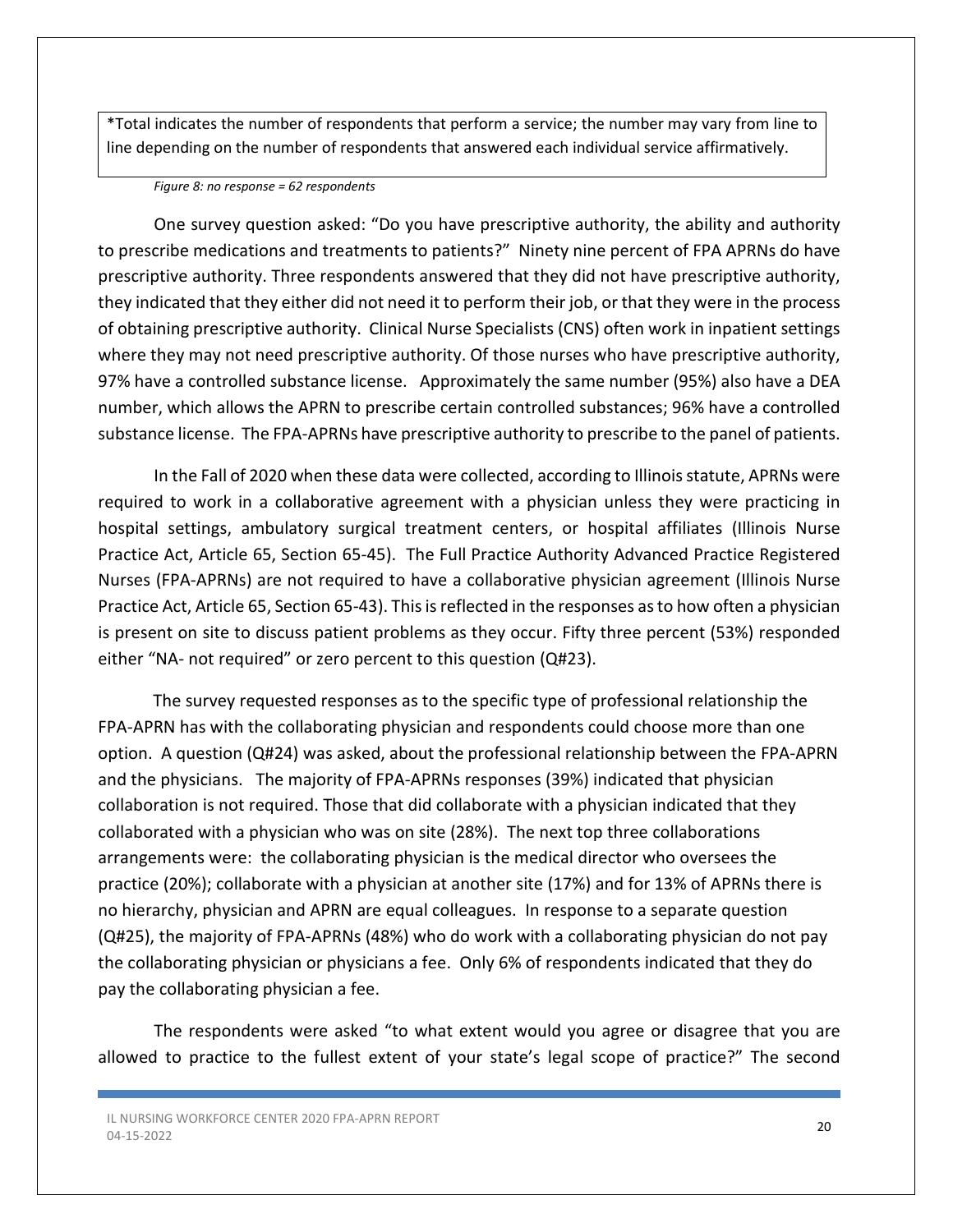question asks about the extent of agreement with "…my FPA-APRN skills are being fully utilized." For both questions, approximately eighty percent of the FPA-APRNs respondents agreed that they are practicing to the full extent of their scope of practice and that their skills fully utilized.

 Survey responses to billing arrangements and the use of a National Provider Identifier (NPI) number were derived from two questions. The response rate to the first question, "Do you have an NPI number", was 100% . The second question asked, "Which of the following best describes your billing arrangements for your primary FPA-APRN position?" Options include "bill under my provider number (49%)", "bill under a physician's provider number (6%)", "bill under my clinic/ facility number (18%)", "No billing, cash only (7%)", and "No, billing, grant supported/ free clinic (3%)". Approximately half of the FPA-APRNs bill under their own NPI provider number, which is slightly more than the APRNs (45%). How the FPA-APRNs and how APRNs bill, the billing options used, the percentages are similar, though less FPR-APRNs (6%) bill under a physician provider number compared with APRNs (10%), which is to be expected, as FPA-APRNs are not required to work with a collaborating physician.



#### Figure 9: Advanced Practice Nurse (FPA-APRN) Billing Arrangements

 Figure 9: No response: do you have a National Provider Identifier (NPI) number = 70 respondents Figure 9: No response: billing arrangements = 62 respondents

FPA-APRN survey respondents indicated reimbursement for services is from the following reimbursement options: Medicare (29%), Medicaid (25%), private insurance (37%), no insurance/self-pay (7%) and a small percent of FPA-APRN are not involved in direct patient care (3%). Services provided to Medicaid recipients are particularly important since it is anticipated that one-third of MDs will not accept any new Medicaid Patients.  $1$ 

There were two questions about malpractice insurance (Q#35 and Q#36); one FPA-APRN responded that they did not have malpractice insurance, so 99.9% of FPA-APRN respondents do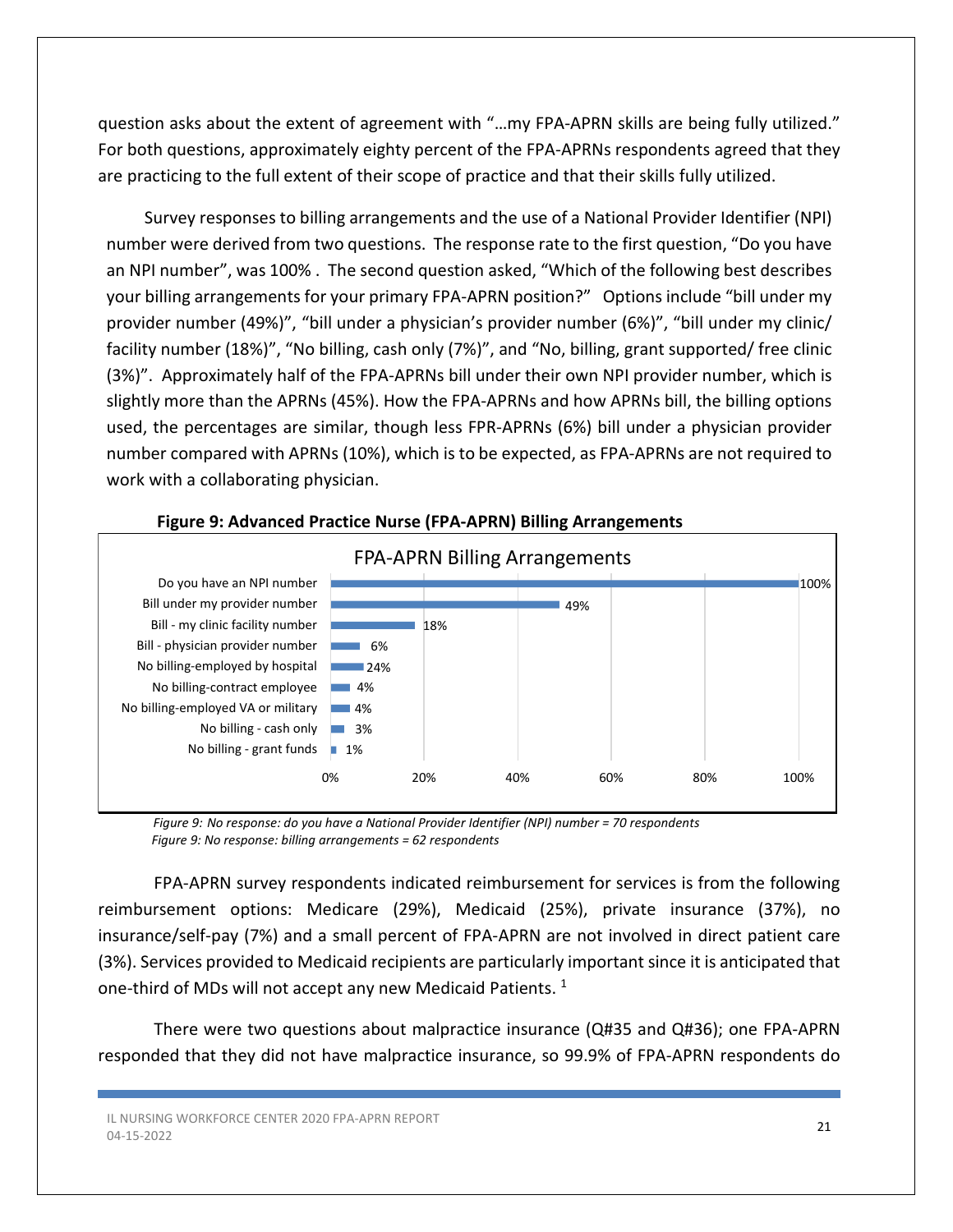have malpractice insurance. Of those that do have malpractice insurance, the employer pays for 74% of the respondents, 15% are self-pay, and for 11%, the cost of malpractice insurance is shared by both the employer and the FPA-APRN employee.

#### Emerging Trends: Workplace Violence

The Illinois General Assembly (IGA) recently passed the Health Care Violence Prevention Act (Public Act #100-1051) to combat the violence that occurs against health care workers in nearly all care settings. To better understand workplace violence, three questions were added. The questions were prefaced by the Emergency Nurses Association (ENA) definition of violence: an act of aggression directed toward persons at work or on duty that ranges from offensive or threatening to homicide. Workplace violence is commonly understood as any physical assault, emotional or verbal abuse, or threatening, harassing, or coercive behavior in the work setting that causes physical or emotional harm. Both the questions and the definition were used with permission from the Emergency Nurses Association.<sup>2</sup>

The three workplace violence questions are in the report appendix with the other survey questions. In summary, 34% of APRNs reported experiencing physical or verbal abuse (based on the ENA definition) at least quarterly or more often; 12% have never attended workplace violence training and the clear majority, 84%, know that the facility where they work has a policy for reporting workplace violence. Approximately 25% or 70 respondents skipped each of these questions.

## Limitations

This is the first survey of Illinois Full Practice Authority Advanced Practice Registered Nurses (FPA-APRNs). Initial licensure of Illinois FPA-APRNs began in 2019. The Illinois Nursing Workforce Center requested a distribution of the FPA-APRN survey, the same time that the APRN survey would be distributed in November 2020. The request for participation was sent by the Illinois Department of Financial and Professional Regulation (IDFPR) Licensing Section to the 1,185 Illinois FPA-APRNs via email once on November 18, 2020. The survey was closed to data collection on December 31, 2020; the overall response rate was 301 or 25%. The 301 survey responses were the only responses included in this report.

## **Discussion**

The 2020 Illinois Full Practice Authority Advanced Practice Registered Nursing (FPA-APRN) survey report provides valuable data on this important workforce. Initial licensure of Illinois FPA-APRNs began in 2019. There are four types of APRNs licensed in Illinois, but only three types of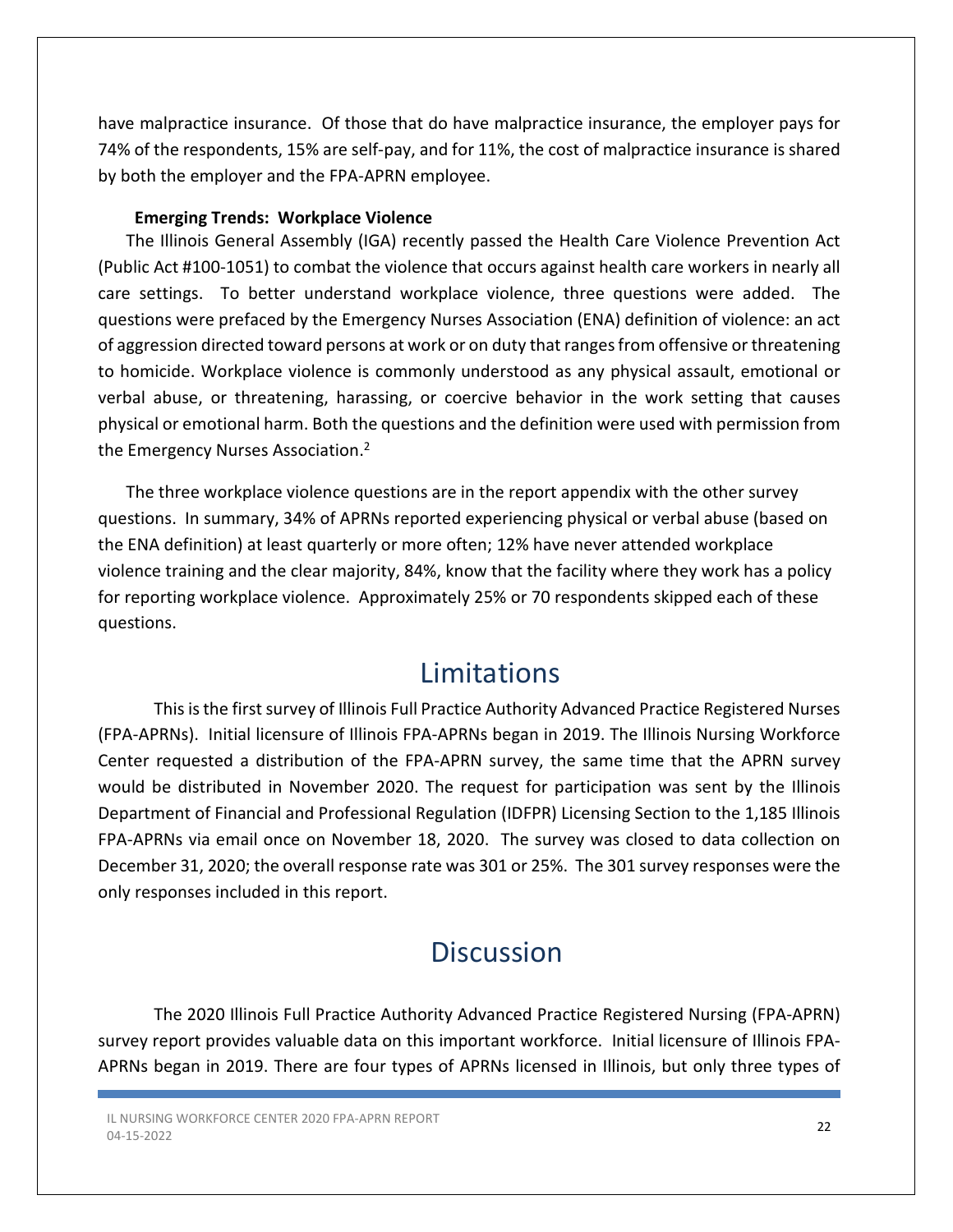FPA-APRNs. The three types of FNP-APRNs are: Certified Nurse Practitioner (CNP), Certified Nurse Midwife (CNM) and Clinical Nurse Specialist (CNS). Much of the discussion will include comparisons between the FPA-APRN workforce and the APRN workforce in Illinois.

The size of the Illinois FPA-APRN workforce continues to grow. Similar to APRNs, most of the FPA-APRNs are the Certified Nurse Practitioner (NP) specialty group. With FPA-APRNs the overwhelming majority are NPs, 88% are NPs, in the Illinois APRN workforce, 78% are NPs. The comparison between the APRN and FPA-APRNs other specialties, Clinical Nurse Specialists (CNS) and Certified Nurse Midwives (CNM), the percentages are similar, there are 7% are CNSs for both FPA-APRNs and APRNs and 5% FPA-APRN CNMs with 4% APRN CNMs. The remainder of the APRNs are 11% Certified Registered Nurse Anesthetists (CRNA's); in Illinois CRNA's are not eligible to apply for an FPA-APRN license.

Another area of difference between the Illinois APRNs and the FPA-APRNs is the education that the practice is based upon. More FPA-APRNs have doctoral degrees than APRNs. In Illinois, to be eligible for either APRN or FPA-APRN licensure, one must have at least a master's degree in nursing. 27% of the FPA-APRNs have doctoral degrees, 21% of the doctoral degrees are DNPs. The APRNs, 15% have doctoral degrees, 12% of these are DNPs. Almost twice as many Illinois FPA-APRNs have doctoral degrees as do APRNs.

Another difference is the workplace settings. A significant portion of APRN respondents (39%) indicated they worked in a hospital acute care inpatient setting, while only 22% FPA-APRNs work in an inpatient setting. More FPA-APRNs (11%) work in a private APRN practice, or nurse run clinic compared to the 3% of APRNs that work in similar settings. Because more FPA-APRNs are in outpatient non-acute settings, that could impact why more FPA-APRNs, approximately 59%, manage a panel of patients, while only 45% of Illinois APRNs manage a panel of patents.

One final area of difference, and some of the differences are not great, is the practice specialty. Though some of the differences are not great, they are different and perhaps the next survey will determine if the differences continue. For example, approximately 10% FPA-APRNs have psych-mental health as their area of expertise, while approximately 6% APRN survey respondents claim the same expertise. Family practice, 25% FPA-APRN versus 15% APRN; Longterm care, 3% FPA-APRN versus 1% APRN; retail clinic, 5% FPA-APRN versus 2% APRN; urgent care clinic 7% FPA-APRN versus 5% APRN. These areas will bear watching.

Yet even with this overall growth, Illinois Nurse Practitioners (NPs) remain at approximately 60 per 100,000 population. There is reason for concern about the availability of APRNs to address the needs of Illinois citizens, particularly within Illinois' 229 Health Professional Shortage Areas.<sup>4</sup> Though there are more FPA-APRNs (10%) specializing in mental health compared to APRNs (5%),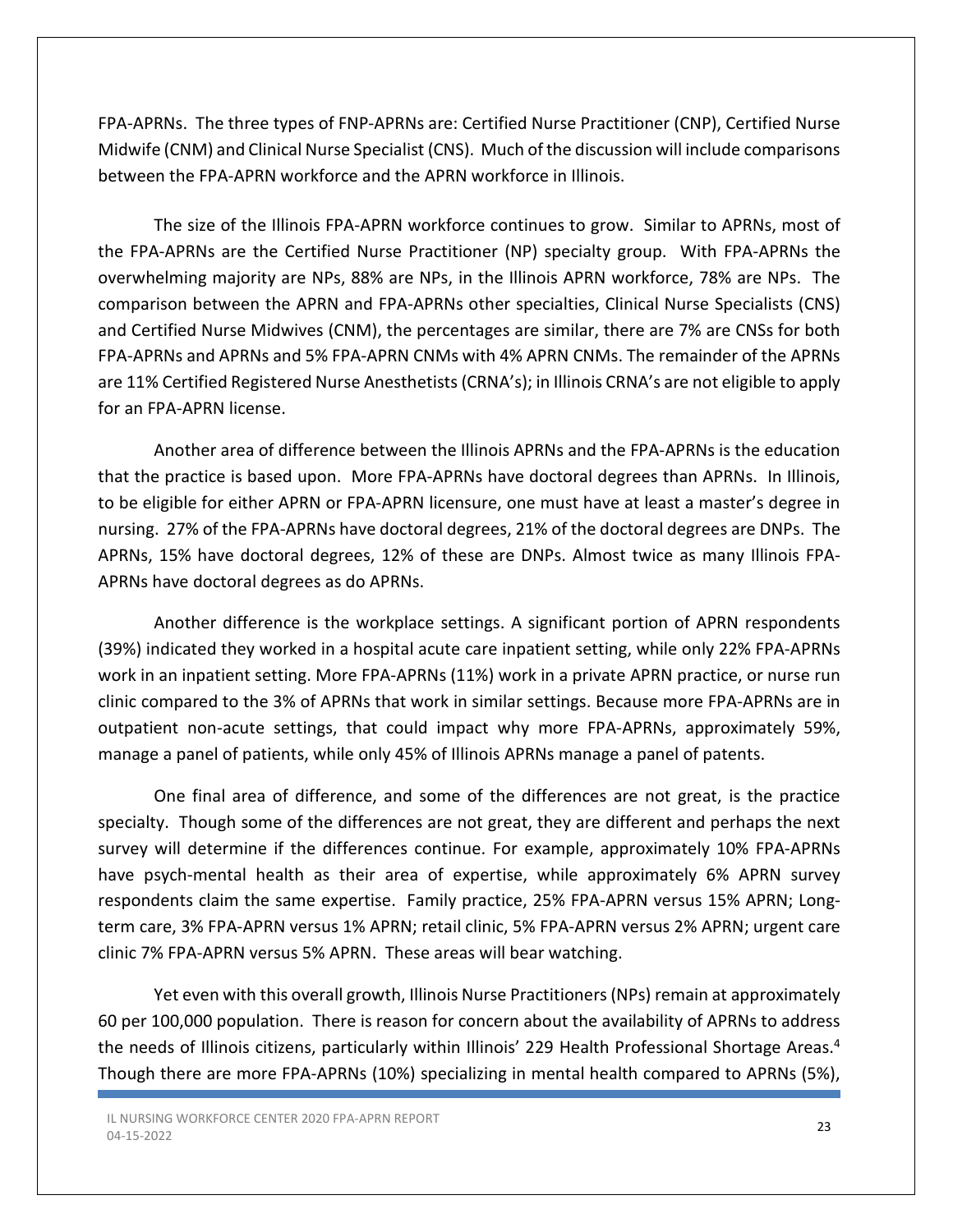this is still a small number working as Psychiatric Mental Health (PMH) NPs challenged to address the 126 Illinois Mental Health Professional Shortage areas. With our ever increasing 65 years and over group (15.2%),<sup>4</sup> also concerning is the small percent of FPA-APRNs practicing in Geriatrics (5%) and in long term care (3%). The complex needs of theses populations and the growing shortages of physicians compound the workforce needs for this group. <sup>4</sup>

In Illinois, FPA-APRNs must first be licensed as APRNs prior to meeting Nurse Practice Act requirements as an FPA-APRN in Illinois. Discussion about education reflects discussion of APRN education. Schools/Colleges of Nursing must continue efforts to recruit and enroll diverse student cohorts. While cultural diversity is improving slightly in younger APRN age groups, the license FPA-APRNs remains largely female and the majority Caucasian/White (81%). This is of particular concern considering the cultural and racial diversity of the State: 17 % Hispanic or Latinx and 15 % Black or African American, and 6% Asian.<sup>5</sup>

 Approximately fifty percent of FPA-APRNs provide direct care in a variety of ambulatory settings such as retail clinics, private nurse-run or physician practices, urgent care clinics, outpatient clinics. A limited fourteen percent provide inpatient services. Similar to APRNs, FPA-APRNS provide the basics of primary care, diagnosis/treatment/management, physical exams and prescribing medications. A large part of their role is also educating families and providing care coordination. The majority are responsible for a panel of patients, see between 10 and 20 patients per day and bill using their NPI. These FPA-APRNS are valuable providers for basic health needs of Illinois Citizens. In addition, FPA-APRN services are billed to Medicare (29%) and Medicaid (25%), which research demonstrates is of high quality yet with a less intensive use of costly health services.<sup>6</sup>

 Finally, FPA-APRNs are a new type of provider license in Illinois. These data serve as an important baseline for gauging the impact of this increased practice authority. Billing may be one area to monitor. While 100% of FPA-APRNs have an NPI number, only 49% bill under this provider number, while 18% bill using the clinic NPI number, and 7% do not bill as they are employed by a hospital. It will be interesting to monitor how this continues to change when more FPA-APRNs become licensed in Illinois.

The 2020 Illinois FPA-APRN and APRN survey results indicate relatively low numbers of APRNs as primary care providers in the state. It is important to continue to recruit and train a diverse APRN workforce to address the human health care capital that will be needed in Illinois. This will be critical to low income and low access areas of the state. Continued data collection and focused workforce planning are vital to assure access to healthcare for all Illinois residents.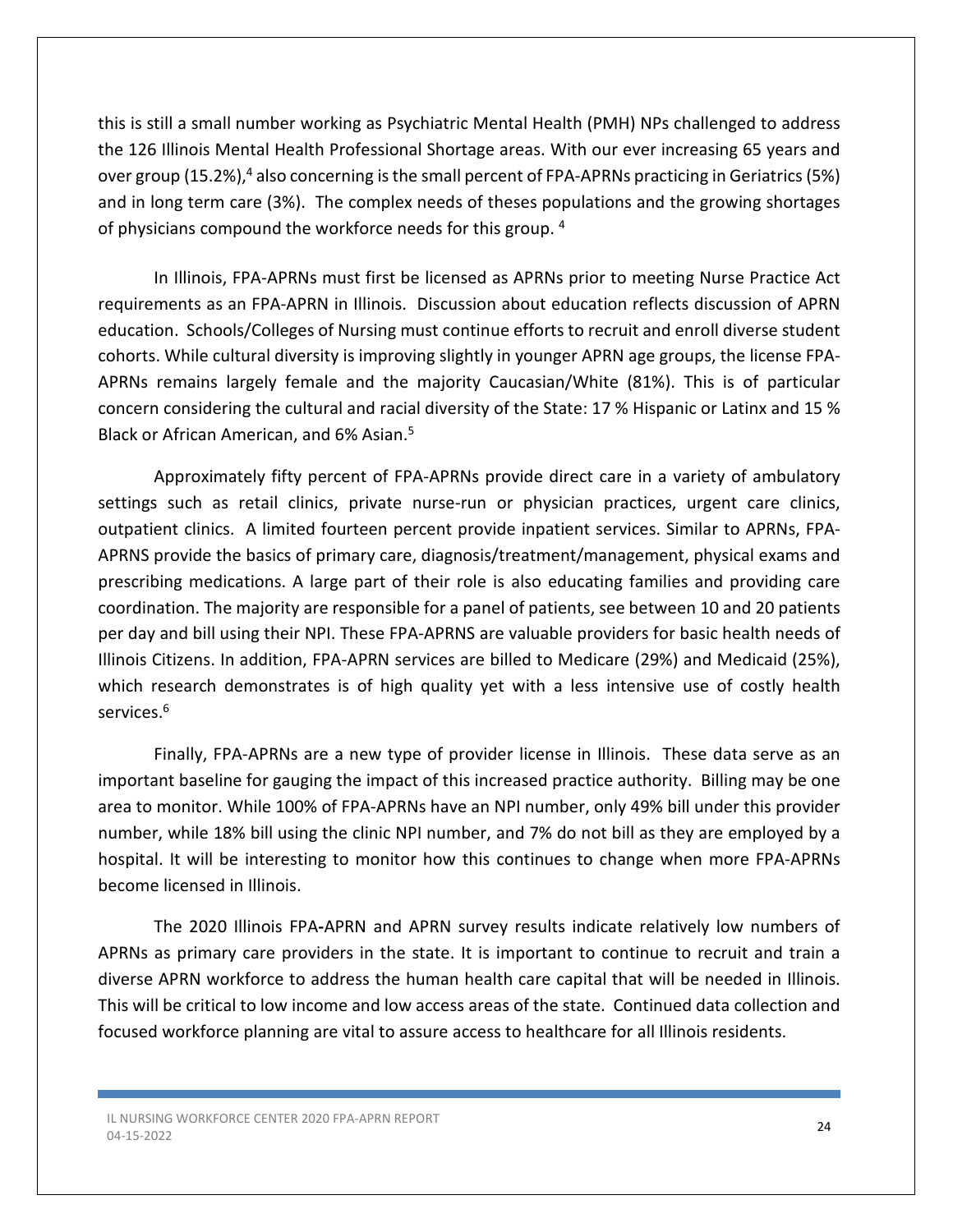# References

- 1. Decker, S. L. (2012). In 2011 nearly one-third of physicians said they would not accept new Medicaid patients, but rising fees may help. Health Affairs, 31(8), 1673-1679.
- 2. J. Gacki-Smith, et al., Violence Against Nurses Working in U.S. Emergency Departments, J. Nursing Admin. (Jul./Aug. 2009, 340-39).
- 3. Illinois Department of Financial and Professional Regulation (2018). IDFPR Active Advanced Practice Registered Nurse (APRN) Licensees including APRN Specialties. Retrieved from http://nursing.illinois.gov/PDF/2018-01\_to\_2012\_APNReport\_for\_Website.pdf
- 4. Kaiser Family Foundation (2016). Primary Care Health Professional Shortage Areas. Retrieved from https://www.kff.org/other/state-indicator/primary-care-health-professional-shortage-areas hpsas/?currentTimeframe=0&sortModel=%7B%22colId%22:%22Location%22,%22sort%22:%22a sc%22%7D
- 5. United States Census Bureau (2018) Quick Facts; Illinois. Retrieved from https://www.census.gov/quickfacts/IL
- 6. DesRoches, C. M., Clarke, S., Perloff, J., O'Reilly-Jacob, M., & Buerhaus, P. (2017). The quality of primary care provided by nurse practitioners to vulnerable Medicare beneficiaries. Nursing Outlook, 65, 679-688.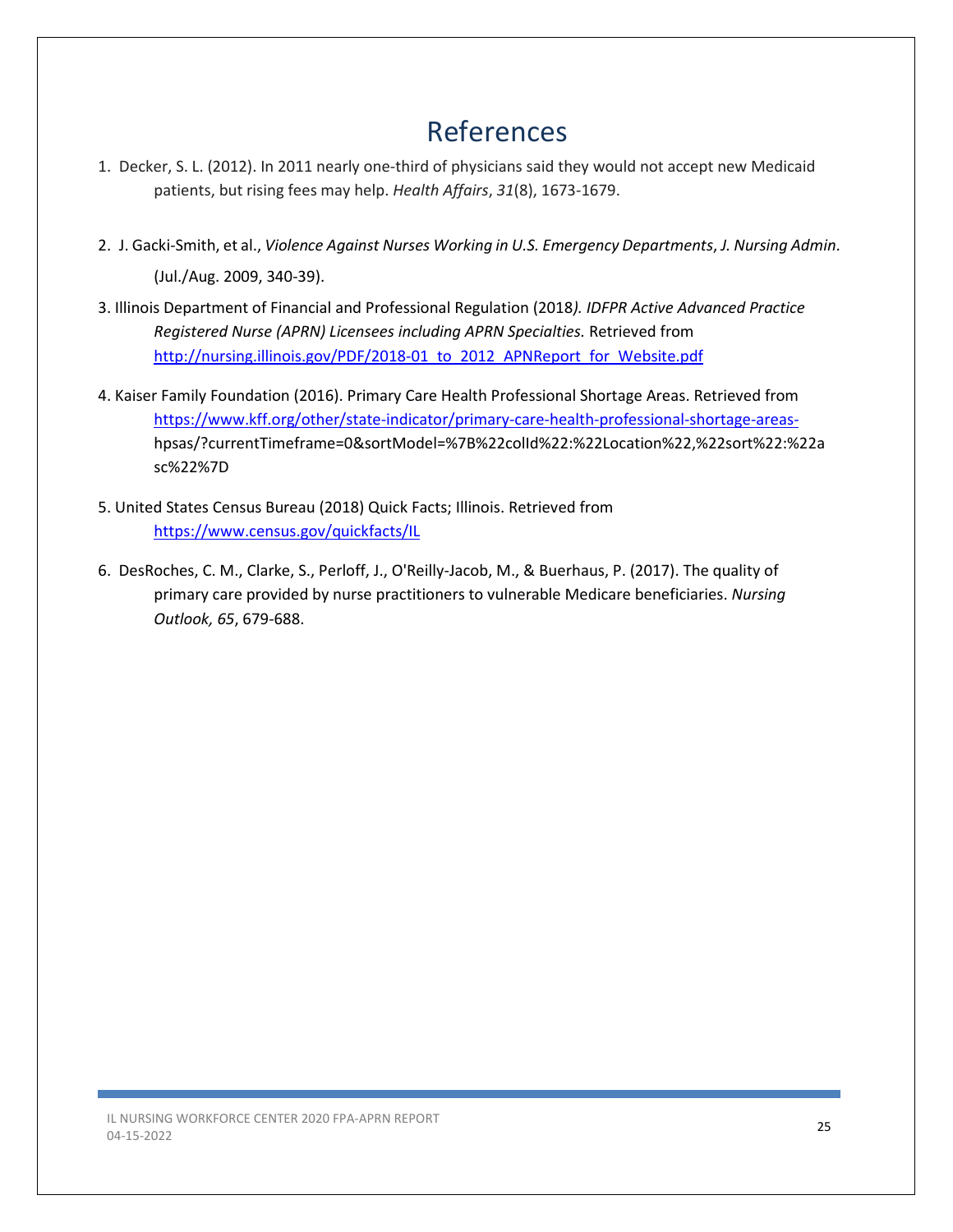# Appendix A

## Questions from the 2020 FPA-APRN Voluntary License Renewal Survey

- 1. What is your gender?
- 2. Are you Hispanic/Latino? (Yes or No)
- 3. Select one of the following races that apply to you.
- 4. What is your year of birth?
- 5. Please identify your APRN-FPA role?
- 6. Which educational program did you complete for your initial APRN-FPA preparation?
- 7. Please check all educational degrees that you have earned:
- 8. In what year did you receive your initial APRN license?
- 9. In what year did you receive your initial APRN-FPA license?
- 10. In what year did you receive your initial RN/registered nurse license?
- 11. In which state(s) or U.S. territories do you currently have certification/licensure/recognition to practice as an APRN or APRN-FPA? (Select up to 3)
- 12. In which area(s) have you ever received certification from a national certifying organization for APRNs? (Check all that apply)
- 13. Please estimate our 2019 pre-tax annual earnings from our APRN-FPA primary position. Include overtime, on-call earnings, and bonuses.
- 14. If you are not working as an APRN-FPA, what are the reasons? (Check all that apply)
- 15. In how many positions are you currently employed as an APRN-FPA?
- 16. Functioning in your primary APRN-FPA position, check the one term below that best describes the focus of your practice/facility. Choose from Primary Care, Subspecialties, Surgical Specialties, Other Specialties or check "Not working in a clinical specialty".
- 17. For this survey, your primary position refers to the APRN-FPA position in which you work the most hours per week and are compensated monetarily. Do not include volunteer positions or adjunct faculty status. Describe your primary position? Check only one.
- 18. In what type of setting do you work in your primary APRN-FPA position? (*Please select* only one)
- 19. Functioning in your primary APRN-FPA position, do you provide direct patient care?
- 20. Functioning in your primary APRN-FPA position, what percentage of your time is spent in each of the following roles? The total must equal 100%.
- 21. Regarding your primary APRN-FPA position, for how many patients do you provide the following services?
- 22. Which of the following best describes your primary APRN-FPA position billing arrangements?
- 23. How often is a physician present on site to discuss patient problems as they occur in your primary APRN-FPA position? (If you are not working with a collaborating physician, please skip to question #27)
- 24. What type of professional relationship do you have with the physician(s) in your primary APRN-FPA position? (Select all that apply)
- 25. Do you pay your collaborating physician a fee?